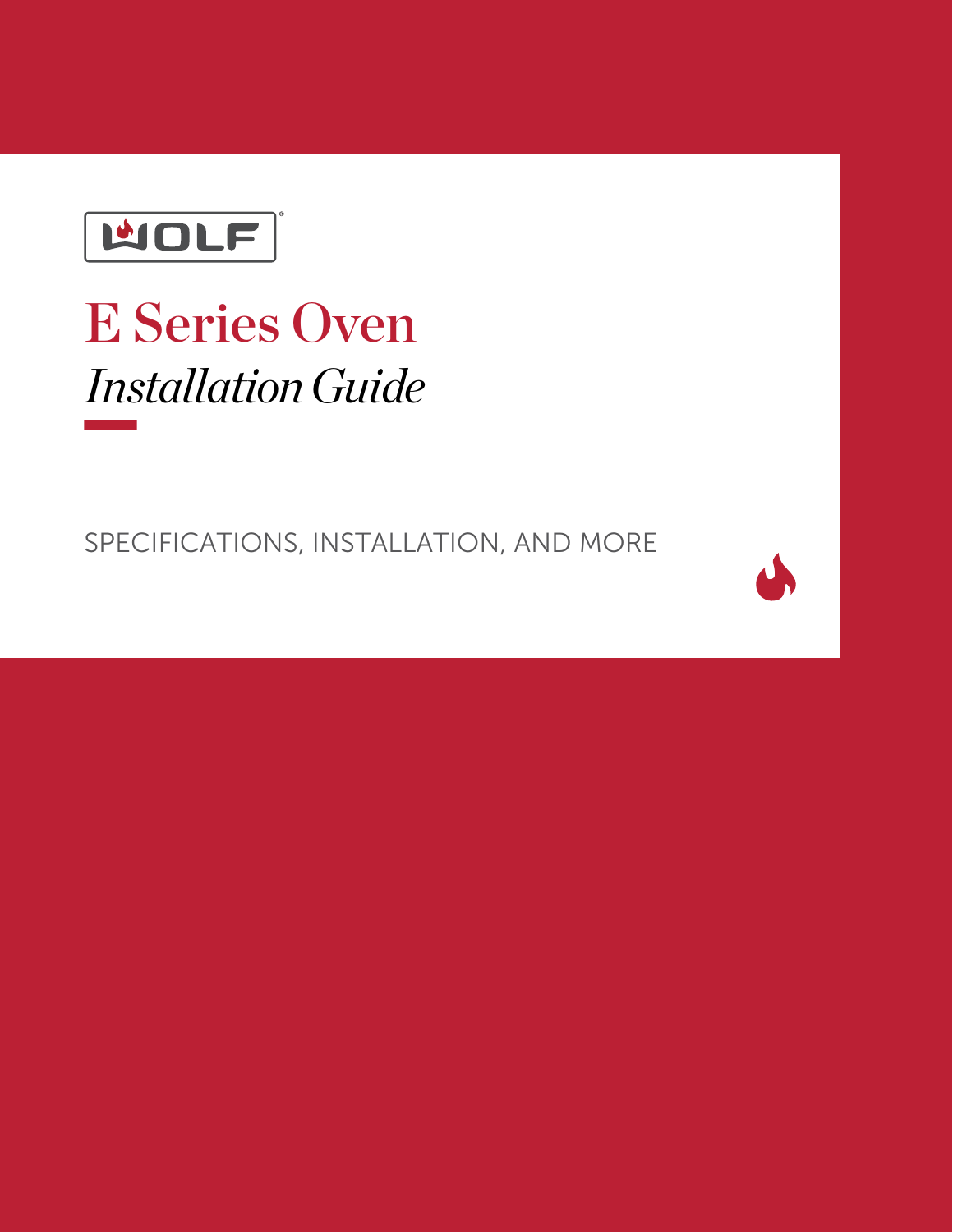#### **Contents**

- 2 Important Note
- 3 Product Information
- 4 Specifications
- 12 Installation

#### Important Note

To make sure this product is installed and operated safely and efficiently, take note of the following types of highlighted information throughout this guide:

IMPORTANT NOTE: Highlights information that is especially important.

#### **A** CAUTION

Indicates a situation where minor injury or product damage may occur if instructions are not followed.

#### **A** WARNING

States a hazard that may cause serious injury or death if precautions are not followed.

IMPORTANT NOTE: Throughout this guide, dimensions in parentheses are millimeters unless otherwise specified.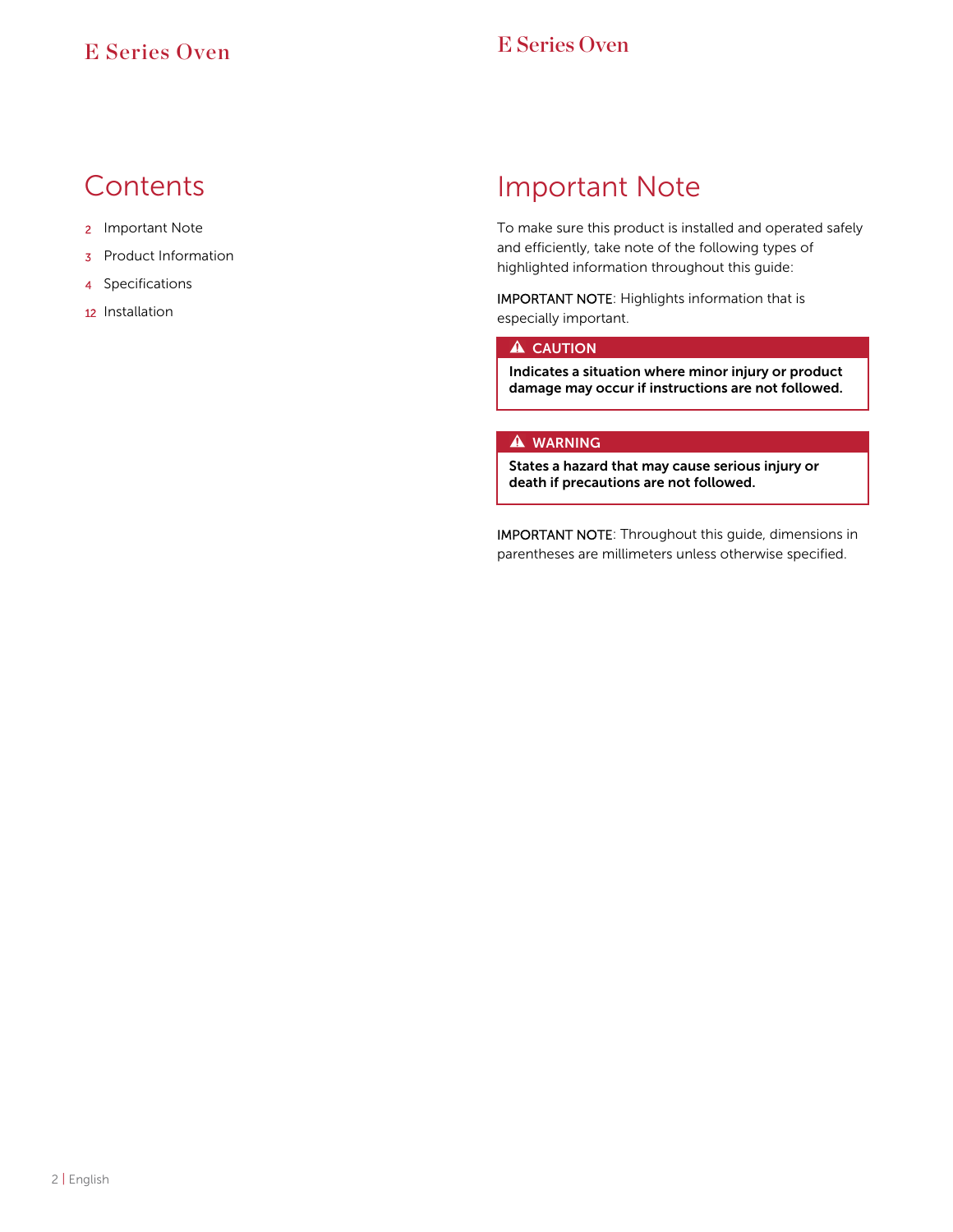#### Product Information Product Information

Important product information, including the model and serial number, are listed on the product rating plate. If service is necessary, contact Wolf Factory Certified Service with the model number and serial number. For the name of the nearest Wolf Factory Certified Service or for questions regarding the installation, visit the Product Support section of *[our website](https://www.subzero-wolf.com)*, or call Wolf Customer Care at 800-222-7820.

The rating plate is located near the bottom trim on the left. The oven door must be open to view the rating plate.

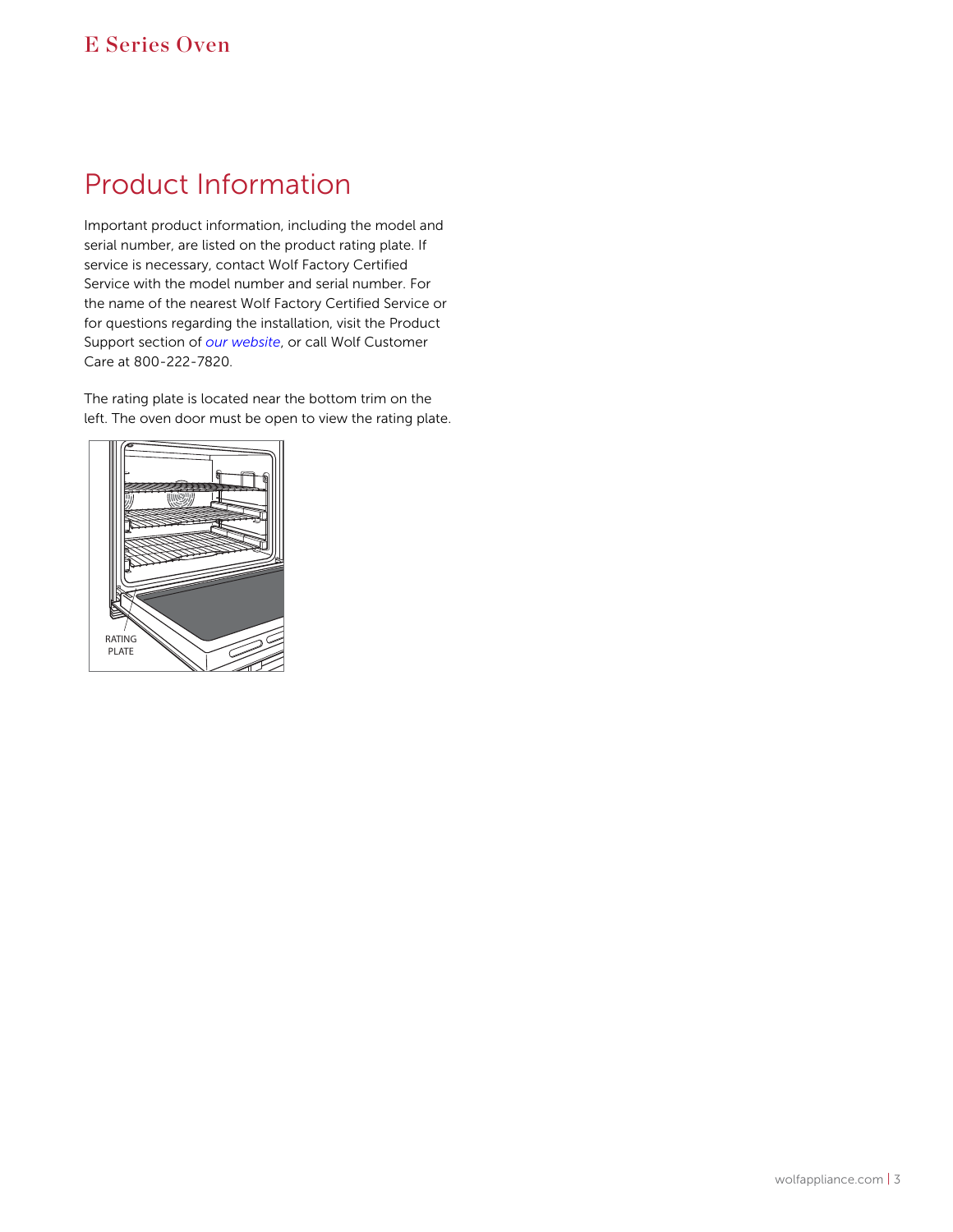### Installation Requirements

The oven can be installed in a standard or flush inset application. If a cooktop is installed above an oven, a minimum of  $\frac{1}{4}$ " (6) is required between the units. The location of the electrical supply within the oven opening may require additional cabinet depth.

| <b>Base Support</b> | Min             |
|---------------------|-----------------|
| Single Oven         | 250 lb (115 kg) |
| Double Oven         | 400 lb (181 kg) |

Finish the edges of the opening. They may be visible when the door is open.

For standard installations, the face trim overlaps stiles and rails.

| <b>Trim Overlap</b> | <b>Dimension</b>     |
|---------------------|----------------------|
| Top                 | $1^{\circ}$ (25)     |
| <b>Bottom</b>       | ∩"                   |
| <b>Sides</b>        | $\frac{11}{16}$ (18) |

For flush inset installations, a minimum  $^{1}\!/_{8}$ " (3) reveal is required on all sides. To ensure consistent reveals, each corner of the opening must be exactly 90°.

#### Dual Installation

Two 30" single ovens can be installed side by side in a standard or flush inset application. A dual installation kit is required. To maintain appropriate airflow, the ovens must be installed into one opening. Any cosmetic or structural material placed between the ovens will impede airflow and is not recommended. Refer to the illustrations on the following pages.

The dual installation kit is available through an authorized Wolf dealer. For local dealer information, visit the locator section of *[our website subzero-wolf.com](http://subzero-wolf.com/locator)*.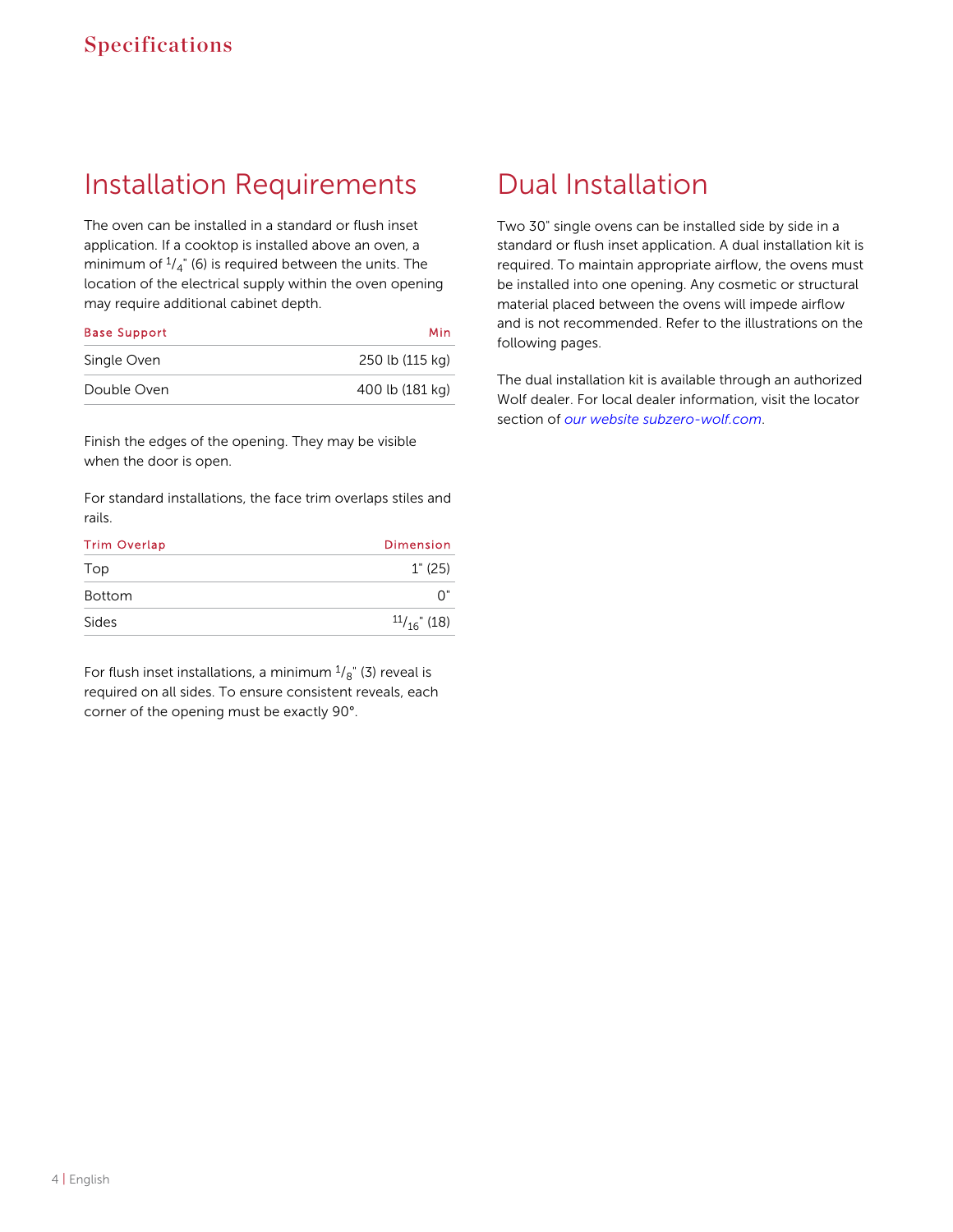### Electrical Requirements Electrical Requirements

Installation must comply with all applicable electrical codes.

Locate the electrical supply flush with the back wall and within the shaded area shown in the illustrations on pages 6-11. For ease of installation, the electrical supply for the oven can be placed in an adjacent cabinet within reach of the conduit.

Performance may be compromised if the electrical supply is less than 240 volts.

The oven is supplied with a conduit consisting of two insulated hot lead conductors and a bare ground conductor. The wiring diagram covering the control circuit is provided with the oven.

#### ELECTRICAL REQUIREMENTS-Single Oven

| <b>Electrical Supply</b> | grounded, 240/208 VAC,<br>60H <sub>z</sub> |
|--------------------------|--------------------------------------------|
| Service                  | 30 amp dedicated circuit                   |
| Conduit                  | 4'(1.2 m)                                  |
| <b>Total Amps</b>        | 22                                         |
| Max Connected Load       | 54 kW                                      |

#### ELECTRICAL REQUIREMENTS-Double Oven

| <b>Electrical Supply</b> | grounded, 240/208 VAC,<br>60Hz |
|--------------------------|--------------------------------|
| Service                  | 50 amp dedicated circuit       |
| Conduit                  | $5'(1.5)$ m                    |
| <b>Total Amps</b>        | 45                             |
| Max Connected Load       | 10 8 kW                        |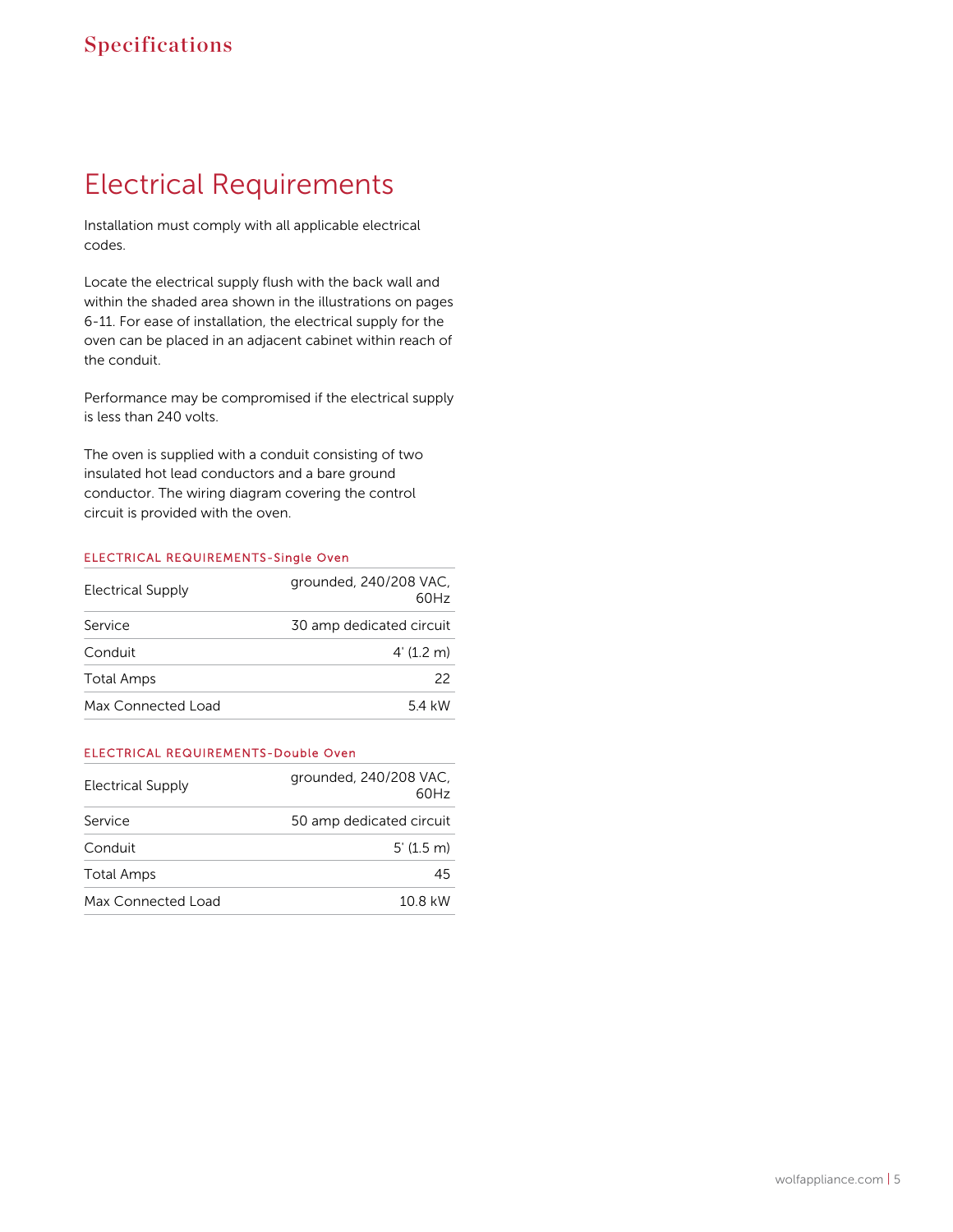### 30" Single Oven Standard Installation



*NOTE: Location of electrical supply within opening may require additional cabinet depth.*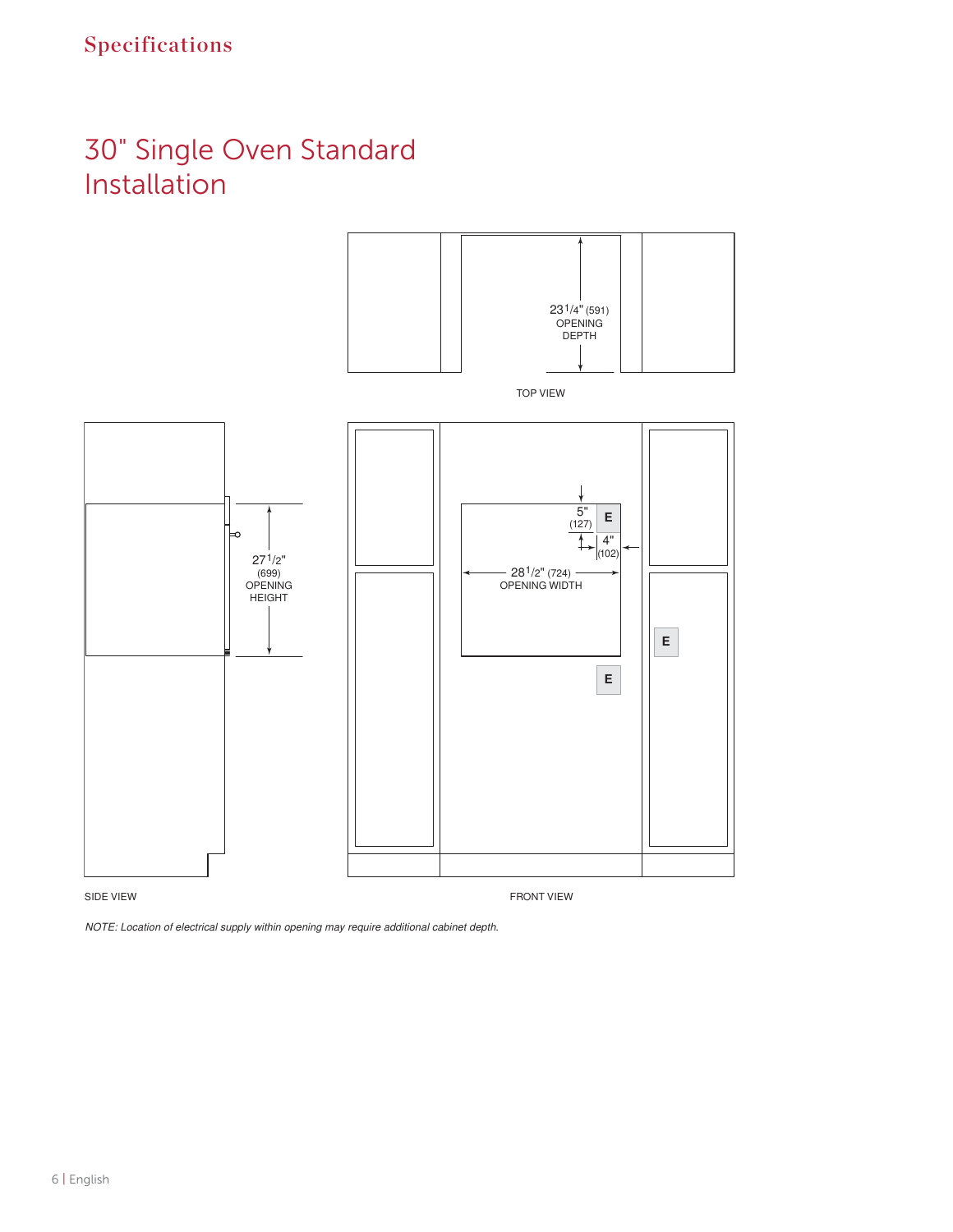### 30" Single Oven Flush Inset Installation



*\*Shaded areas will be visible and should be finished to match cabinetry.*

*\*\*Dimension provides minimum reveals.*

*NOTE: Location of electrical supply within opening may require additional cabinet depth.*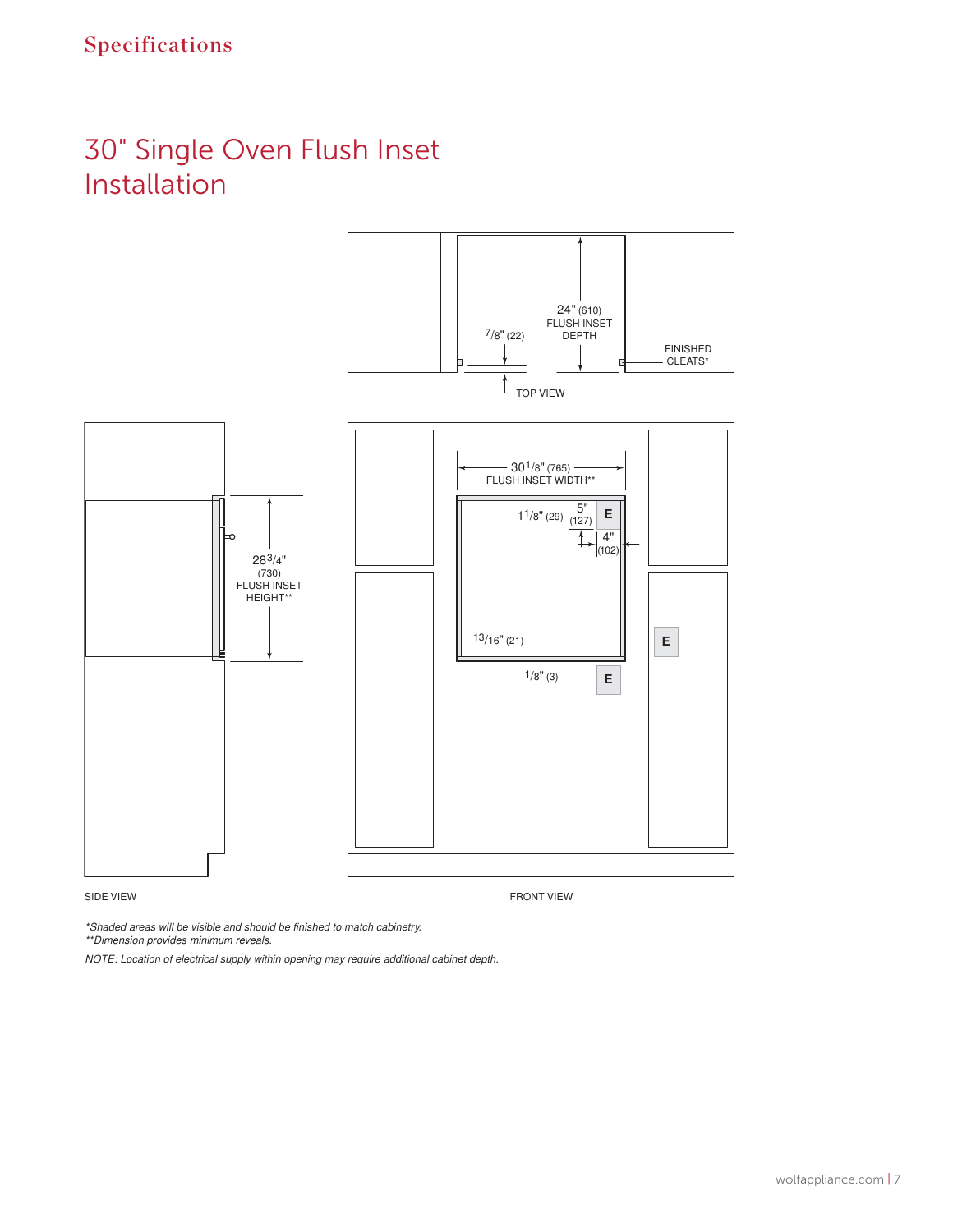### 30" Double Oven Standard Installation



*NOTE: Location of electrical supply within opening may require additional cabinet depth.*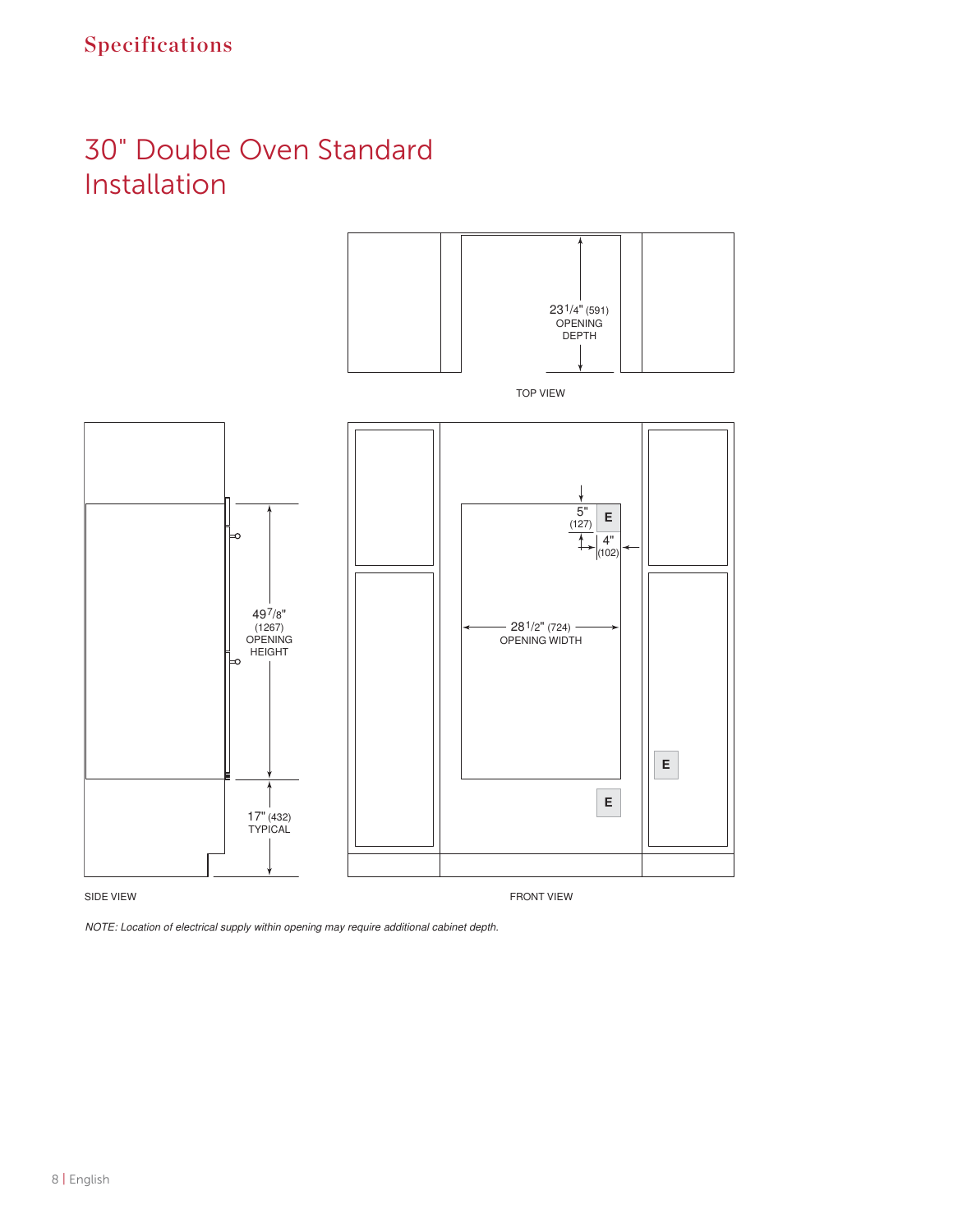### 30" Double Oven Flush Inset Installation



*\*Shaded areas will be visible and should be finished to match cabinetry.*

*\*\*Dimension provides minimum reveals.*

*NOTE: Location of electrical supply within opening may require additional cabinet depth.*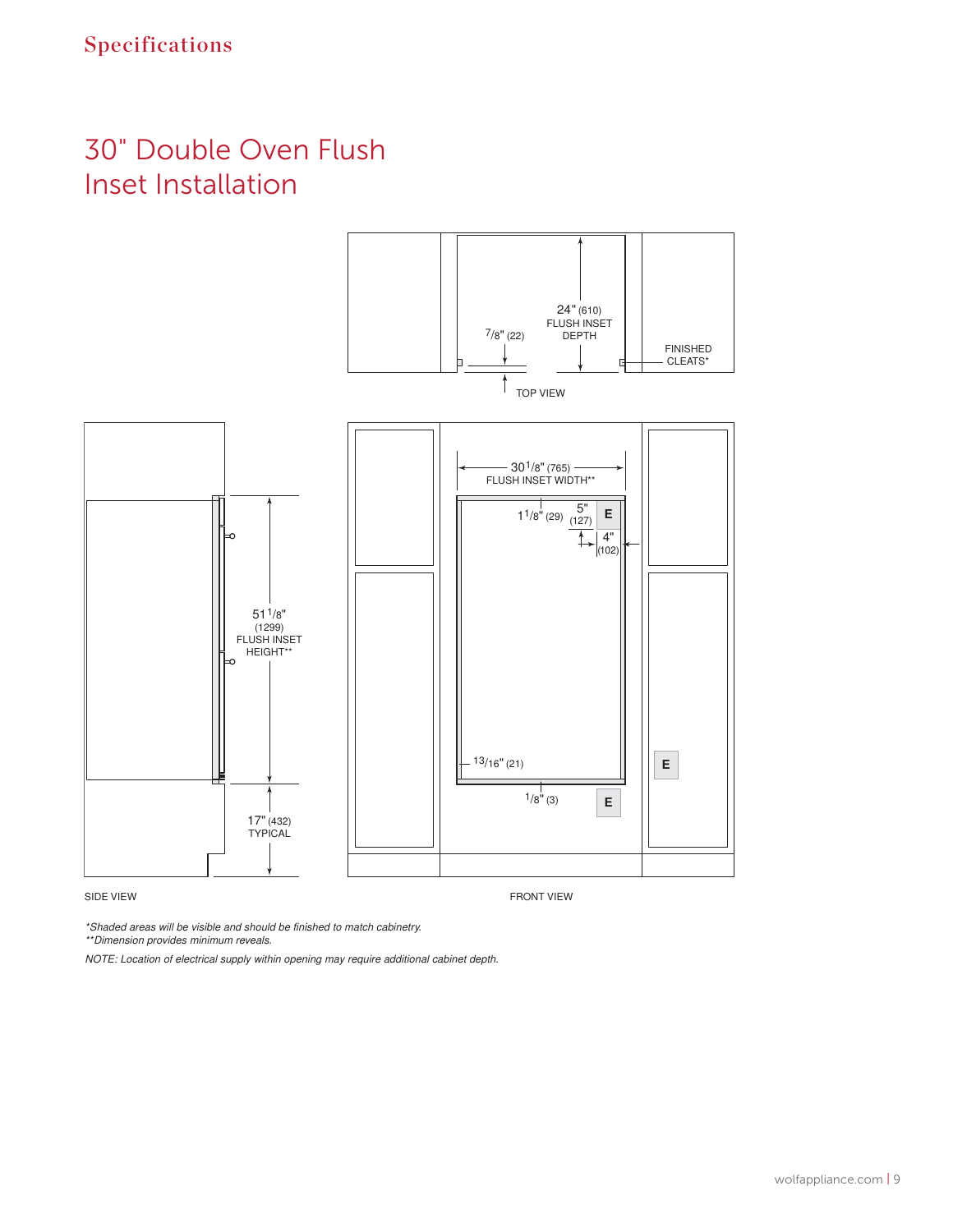### 30" Single Oven Dual Standard Installation



*NOTE: Location of electrical supply within opening may require additional cabinet depth. A dual installation kit is required for this installation.*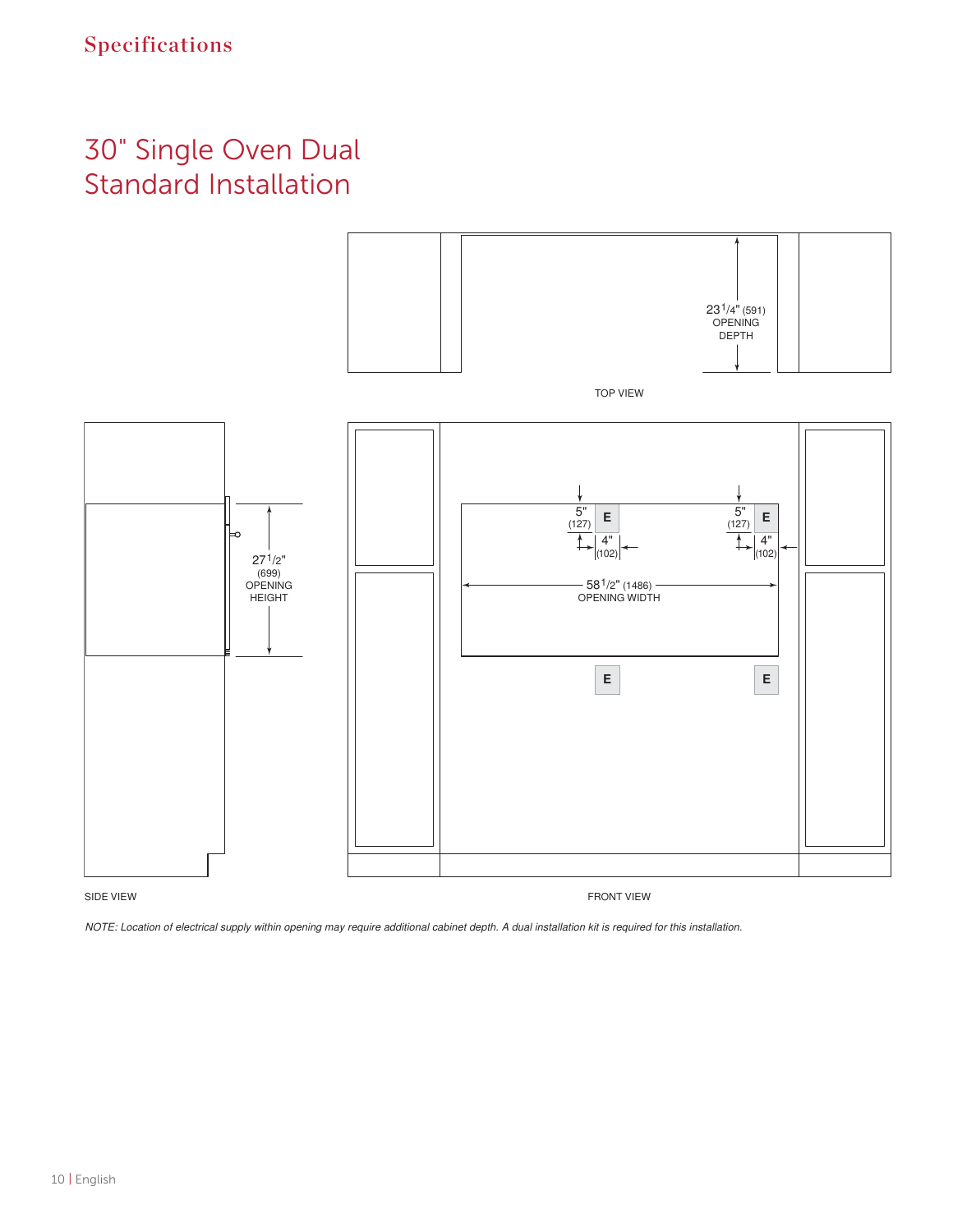### 30" Single Oven Dual Flush Inset Installation



SIDE VIEW FRONT VIEW FRONT VIEW FRONT VIEW FRONT VIEW FRONT VIEW FRONT VIEW FRONT VIEW FRONT VIEW STREET AND A

*\*1" (25) minimum depth. Shaded areas will be visible and should be finished to match cabinetry.*

*\*\*Dimension provides minimum reveals.*

*NOTE: Location of electrical supply within opening may require additional cabinet depth. A dual installation kit is required for this installation.*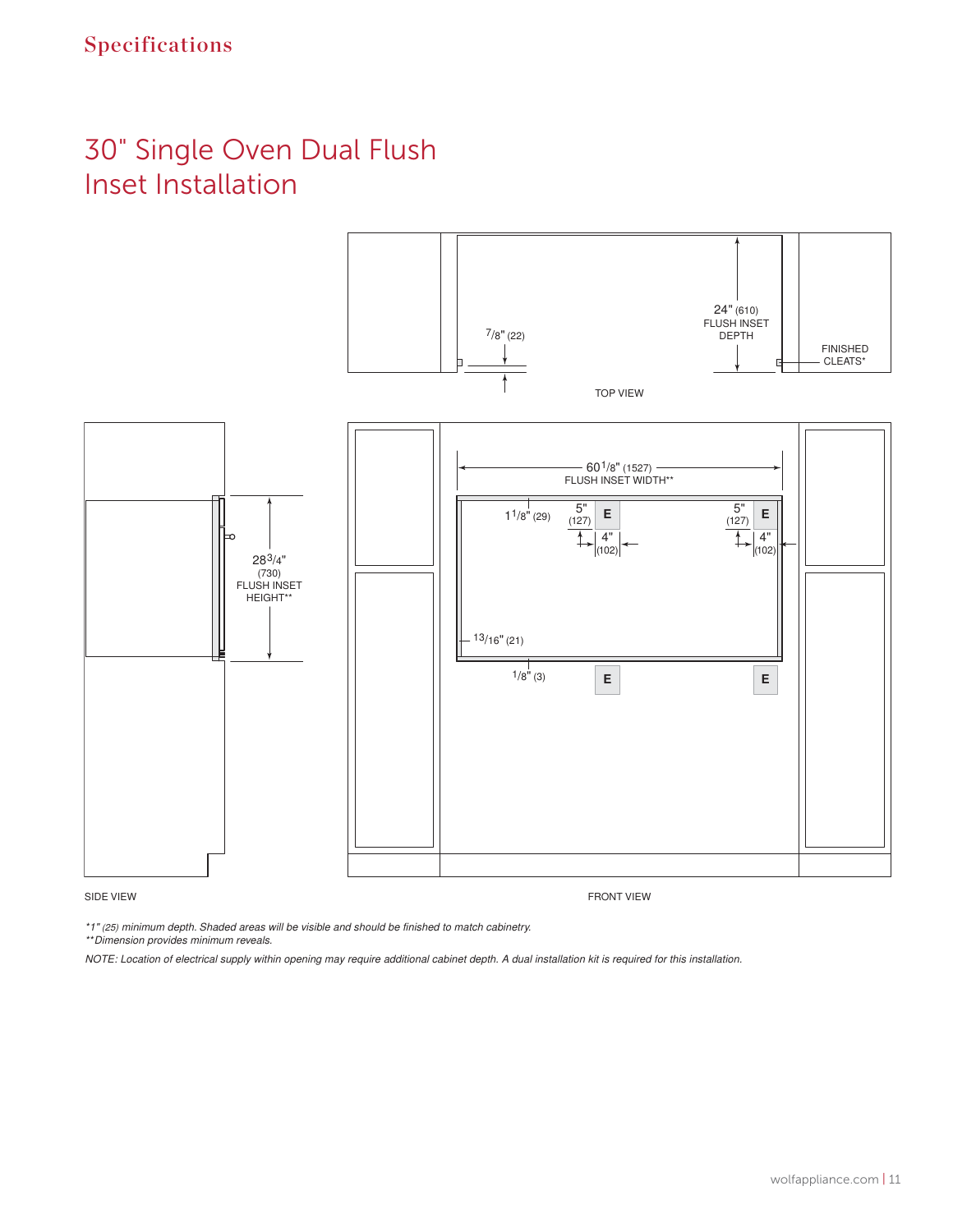#### Preparation

Before moving the oven, protect any finished flooring and secure the oven door(s) closed to prevent damage.

Use an appliance dolly to move the oven near the opening. Place the appliance dolly on the side or back to prevent damage. Remove and recycle packing materials. Do not lift or carry the oven by the door handle.

#### Oven Door Removal

To lighten the load, the oven door(s) can be removed. Remove only if necessary. Door removal should be done only by a certified installer or service technician. Do not lift or carry the oven door by the door handle.

To remove, open the door completely. Rotate both hinge locks back completely, remove the screw closest to the hinge on both sides of the door, and pull the door forward.

To install, slide the door onto the hinges. Rotate the hinge locks forward completely and install the screws.



## Electrical Connection

#### **A** WARNING

Verify that power is disconnected from the electrical box before proceeding.

If the electrical supply is located in the opening, electrical connection must be made prior to placing the oven in the opening. If the electrical supply is in an adjacent cabinet, electrical connection can be made after placing the oven in the opening. The conduit on the back of the unit allows for a 3-wire or 4-wire installation.

- 1 Connect the black appliance wire to the black (L1) power supply.
- 2 Connect the red appliance wire to the red (L2) power supply.
- 3 Connect the bare appliance wire to the green/ground wire.
- 4 For a four-wire system, install a wire nut on the white/ neurtral wire.

#### Installation

Place the oven in the opening and slide into position. To ensure adequate depth for proper installation, the conduit must fit into the recessed area along the rear edge of the oven.

Locate the mounting hole in each side trim. Drill 1/16" (2) pilot holes and install #6 x 3/4" screws.



Remove and recycle packing materials including the white protective material behind each rack guide mounting location.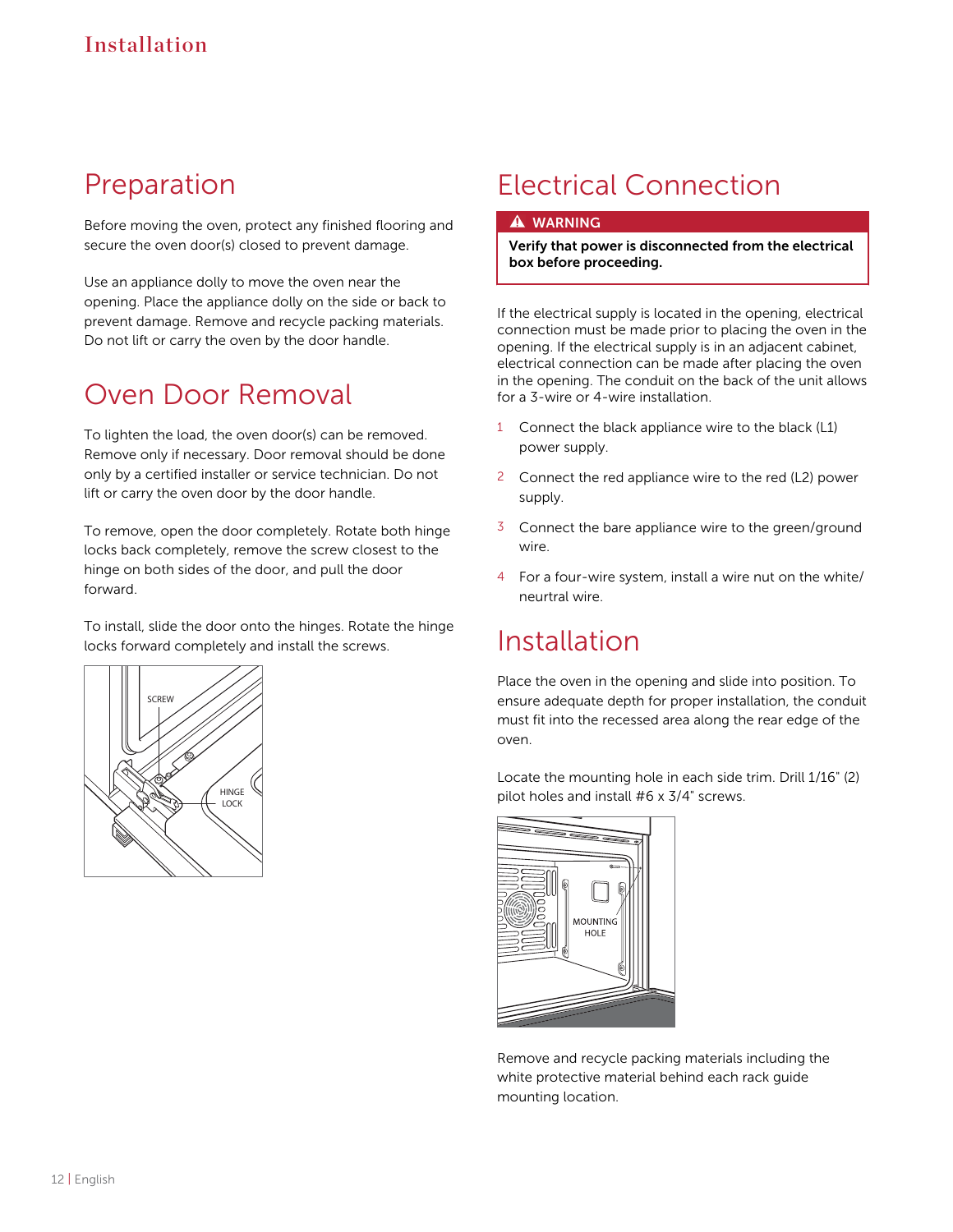### Door Alignment Door Alignment

To adjust the door, loosen the nuts on both sides of the door, manually adjust the bottom of the door side to side, and tighten the nuts.



### Troubleshooting

IMPORTANT NOTE: If the range does not operate properly, follow these troubleshooting steps:

- Verify electrical power is supplied to the oven.
- Verify proper electrical connections.
- If the oven does not operate properly, contact Wolf Factory Certified Service. Do not attempt to repair the oven. Wolf is not responsible for service required to correct a faulty installation.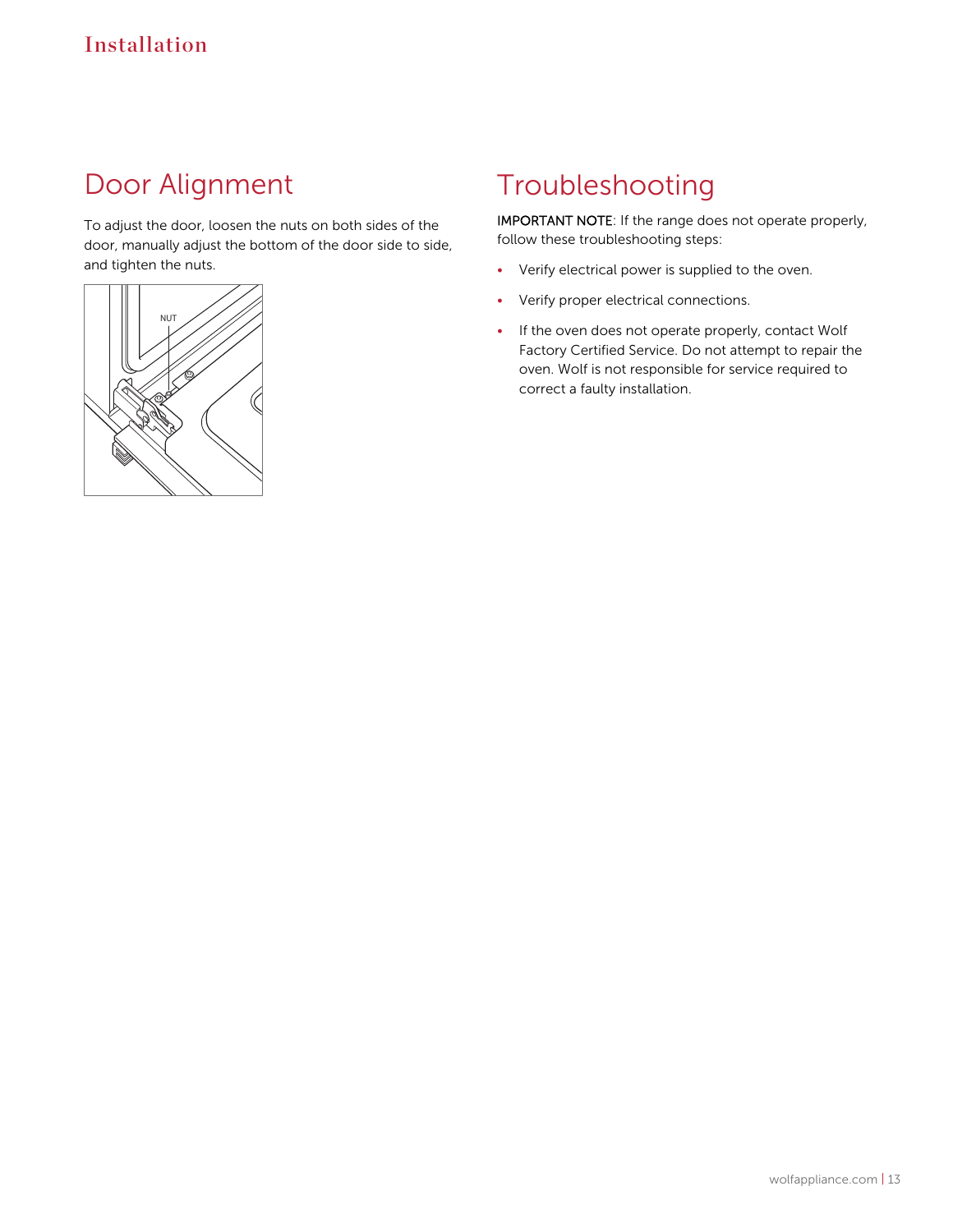#### Contenido

- 14 Aviso importante
- 15 Información del producto
- 16 Especificaciones
- 24 Instalación

#### Aviso importante

Para asegurarse de que este producto se instale y opere de forma segura y eficiente, tome nota de los siguientes tipos de información resaltada en este manual:

NOTA IMPORTANTE:: Señala la información que es especialmente importante.

#### A PRECAUCIÓN

Indica una situación en la que se pueden sufrir lesiones leves o provocar daños al producto, si no se siguen las instrucciones.

#### **A** ADVERTENCIA

Indica peligro de que se produzcan heridas graves o incluso la muerte si no se siguen las precauciones.

NOTA IMPORTANTE:: En toda esta guía, las dimensiones entre paréntesis son milímetros, a menos que se especifique lo contrario.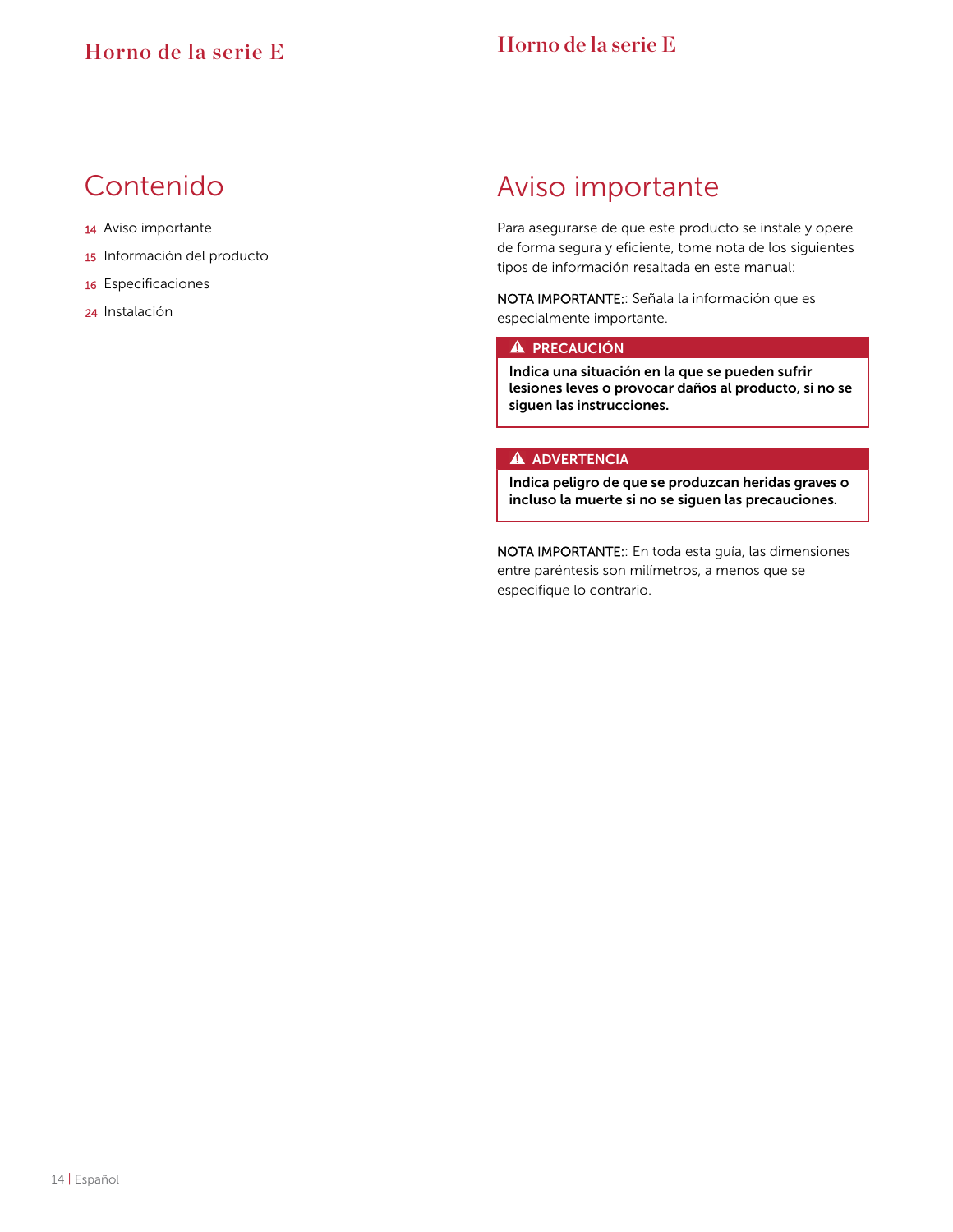#### Información del producto Información del producto

La información importante del producto, incluidos el modelo y el número de serie de la unidad, se encuentra en la placa de datos del producto. Si es necesario realizar algún servicio, póngase en contacto con el servicio certificado de fábrica de Wolf y tenga a mano el número de modelo y el número de serie. Para obtener los datos del centro de servicio certificado de fábrica de Wolf más cercano o si tiene preguntas acerca de la instalación, visite la sección de soporte del producto en *[nuestra](https://www.subzero-wolf.com) [página de Internet](https://www.subzero-wolf.com)* o llame a la línea de atención al cliente de Wolf al 800-222-7820.

La placa de datos se encuentra cerca de la moldura inferior en la izquierda. La puerta del horno debe estar abierta para ver la placa de datos.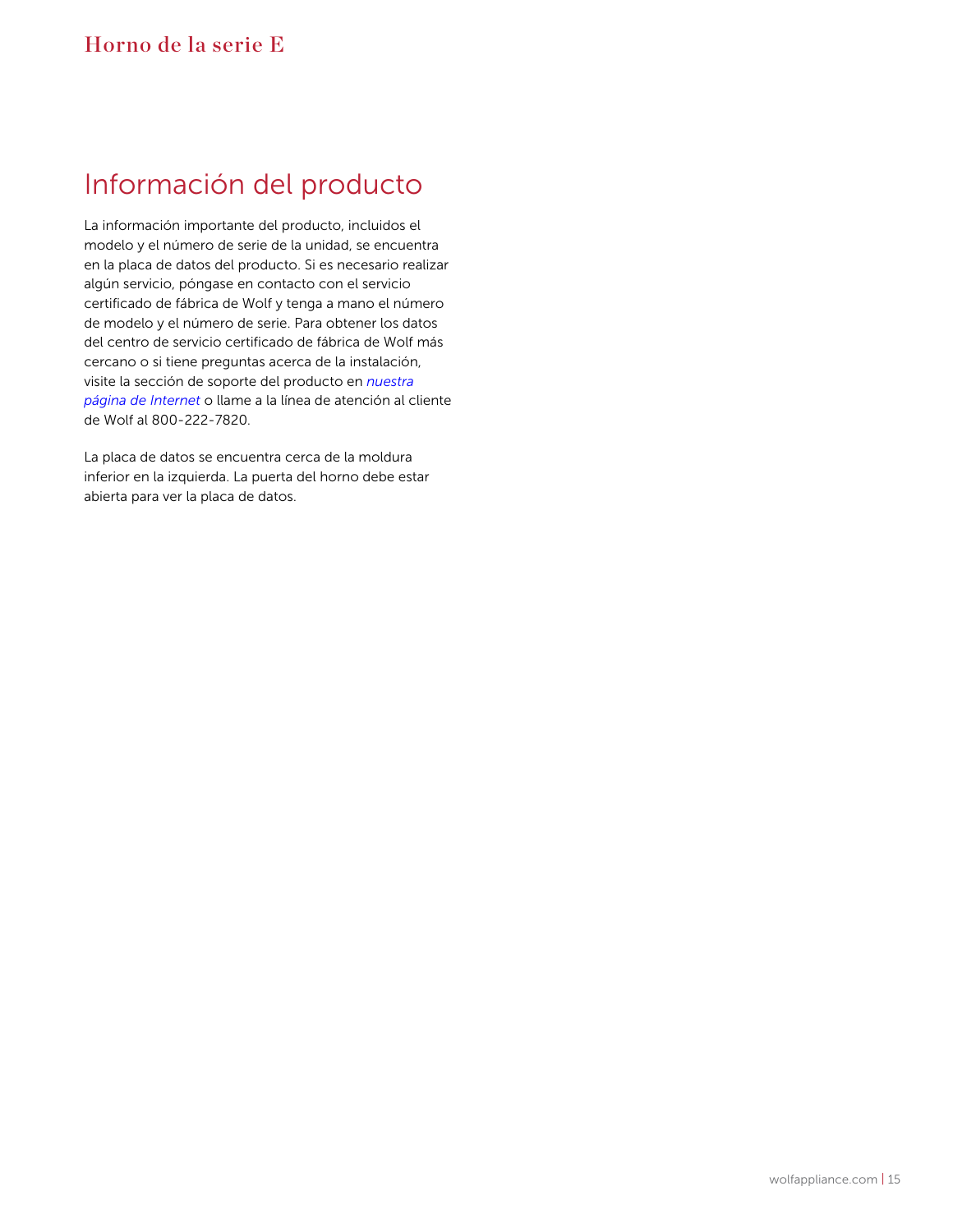#### Requisitos de instalación de instalación

El horno se puede instalar en una aplicación estándar o empotrable. Si se instala una estufa sobre un horno, se requiere un espacio mínimo de  $^{1\!}/_{4}$ " (6) entre las unidades. Es posible que la ubicación del suministro eléctrico al interior de la abertura del horno requiera de un gabinete de mayor profundidad.

| Soporte de la base | Mín             |
|--------------------|-----------------|
| Horno sencillo     | 250 lb (115 kg) |
| Horno doble        | 400 lb (181 kg) |

Dé el acabado a los bordes de la abertura. Pueden ser visibles cuando la puerta está abierta.

Para instalaciones estándar, el ribete frontal se superpone a los largueros y las guías.

| Superposición del ribete | Dimensión             |
|--------------------------|-----------------------|
| Parte superior           | $1^{\circ}$ (25)      |
| Parte inferior           | $0^{\circ}$ (76.2 cm) |
| Laterales                | $\frac{11}{16}$ (18)  |

Para las instalaciones empotrables se requiere un margen mínimo de  $^{1\!\!}/_\mathrm{8}$ " (3) en todos los lados. Para asegurar márgenes consistentes, cada esquina de la abertura debe tener exactamente 90º.

#### Instalación doble

Se pueden instalar dos hornos sencillos de 30", uno al lado del otro, en una aplicación estándar o empotrable. Se requiere kit de instalación doble. Para mantener un flujo de aire adecuado, los hornos se deben instalar en una sola abertura. Cualquier elemento cosmético o estructural que se coloque entre los hornos obstruirá el flujo de aire y, por lo tanto, no se recomienda. Consulte las ilustraciones de las páginas siguientes.

El kit de instalación doble está disponible a través de un distribuidor autorizado de Wolf. Para obtener más información acerca de los distribuidores locales, consulte la sección de ubicador en *[nuestra página web subzero](http://subzero-wolf.com/locator)[wolf.com](http://subzero-wolf.com/locator)*.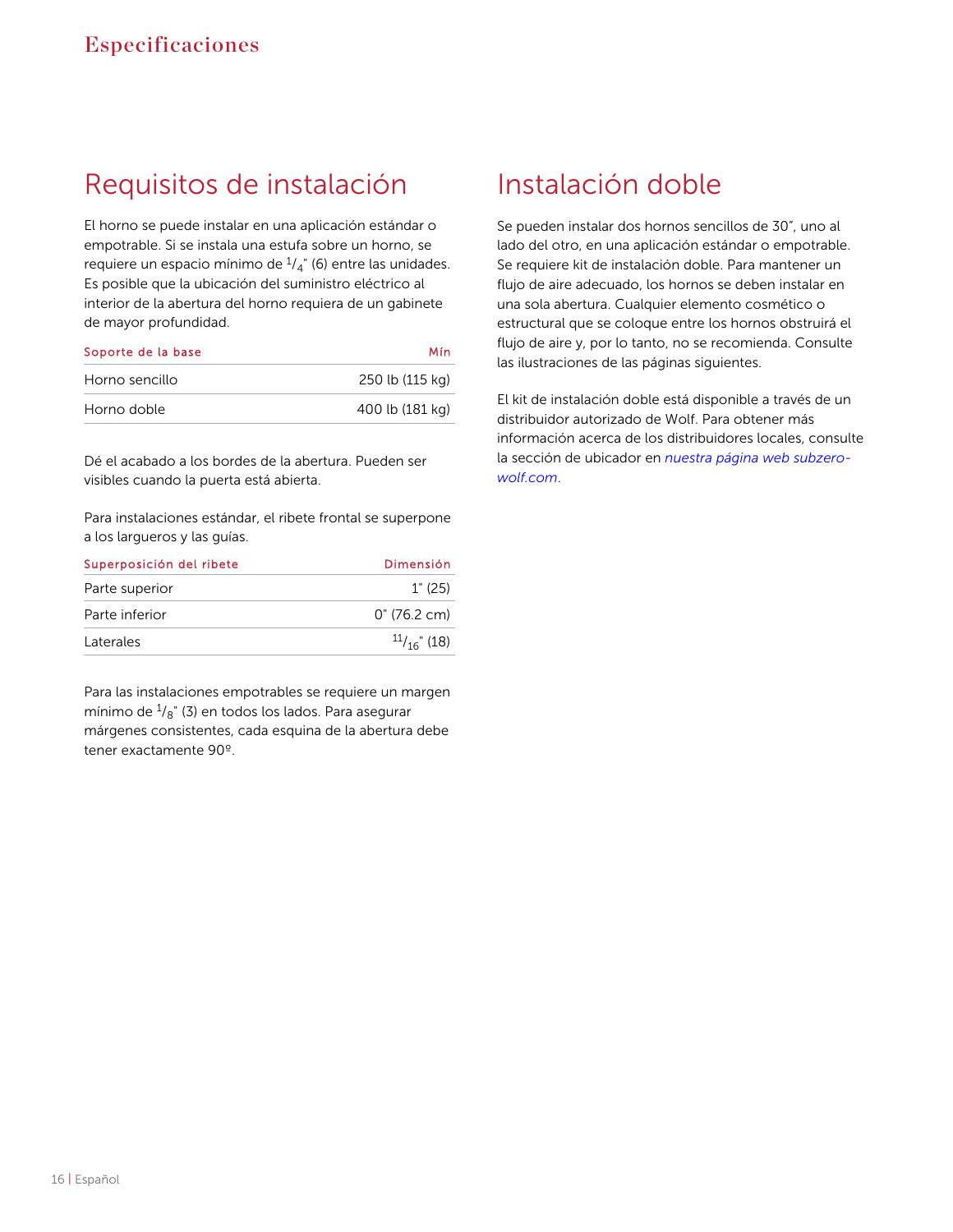### Requisitos eléctricos Requisitos eléctricos

#### REQUISITOS ELÉCTRICOS- Horno sencillo

| Suministro eléctrico   | Con conexión a tierra.<br>240/208 V CA, 60Hz |
|------------------------|----------------------------------------------|
| Servicio               | Circuito dedicado de 30<br>amperes           |
| Conducto               | 4'(1.2 m)                                    |
| Total de amperes       | 22                                           |
| Carga máxima conectada | 54 kW                                        |

#### REQUISITOS ELÉCTRICOS- Horno doble

| Suministro eléctrico   | Con conexión a tierra,<br>240/208 V CA, 60Hz |
|------------------------|----------------------------------------------|
| Servicio               | Circuito dedicado de 50<br>amperes           |
| Conducto               | 5'(1.5 m)                                    |
| Total de amperes       | 45                                           |
| Carga máxima conectada | 10.8 kW                                      |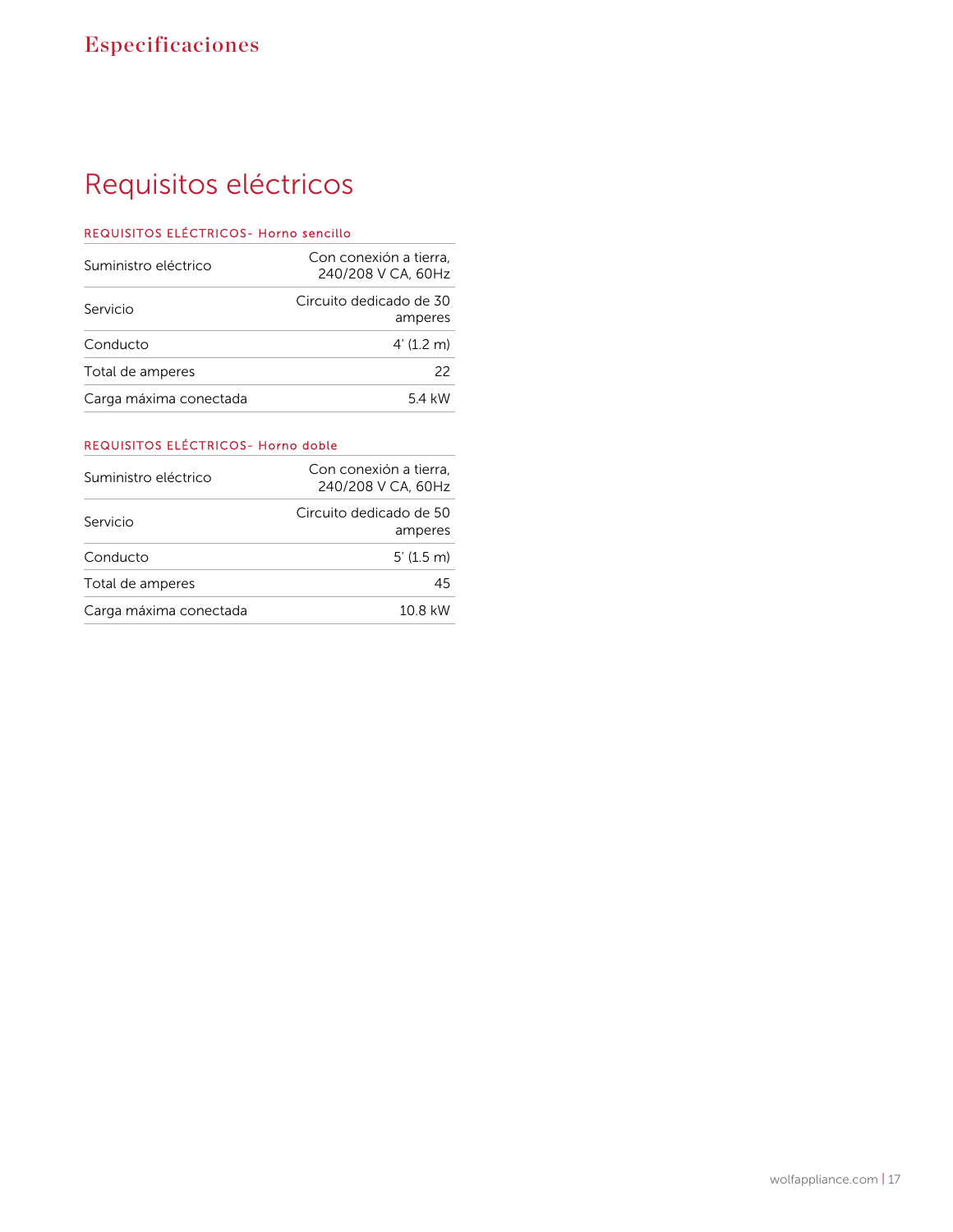### Instalación estándar de horno sencillo de 30"

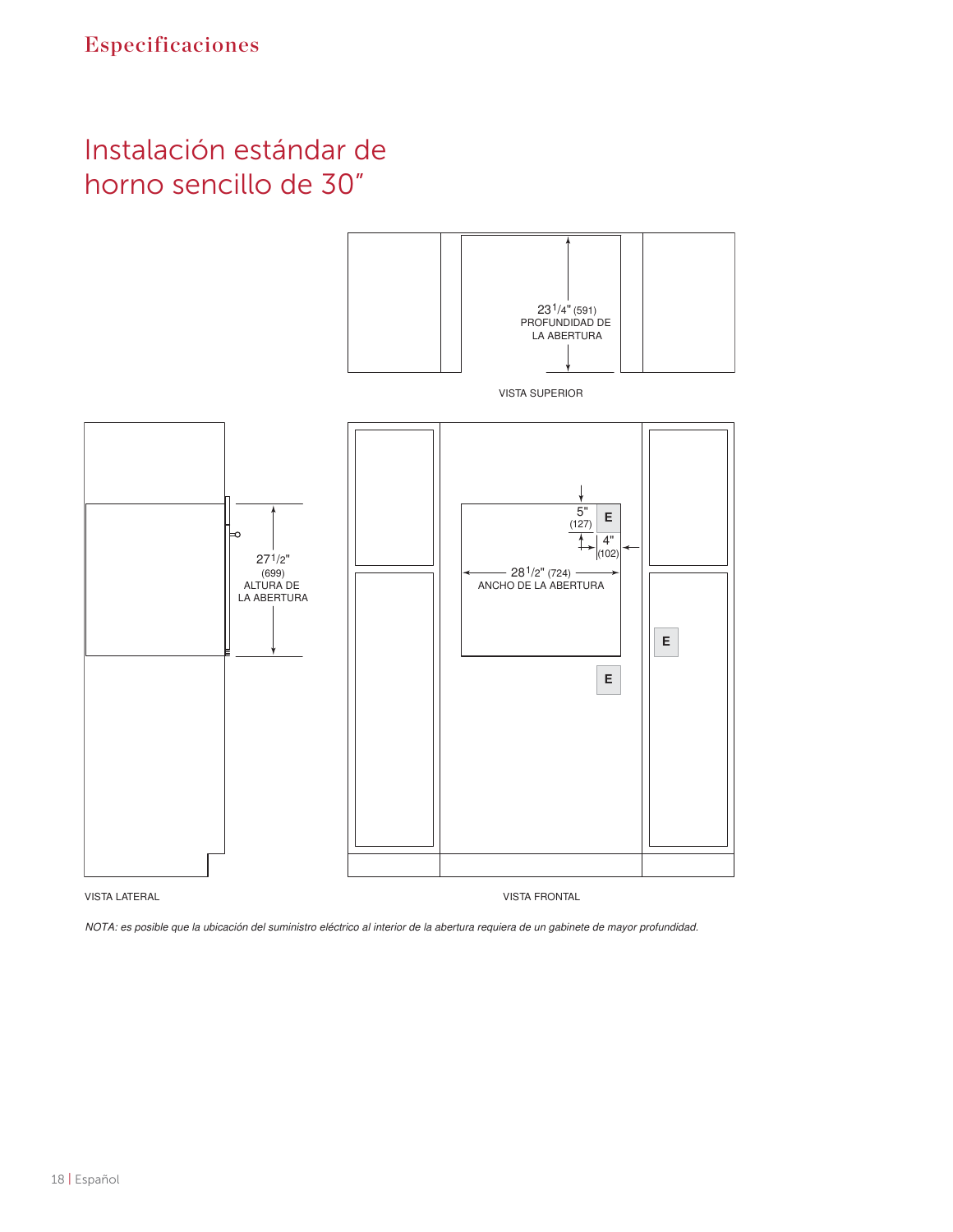#### Instalación empotrable de horno sencillo de 30"



\*Las áreas sombreadas serán visibles y se les debe dar un acabado que combine con los gabinetes.

\*\*La dimensión especifica los márgenes mínimos.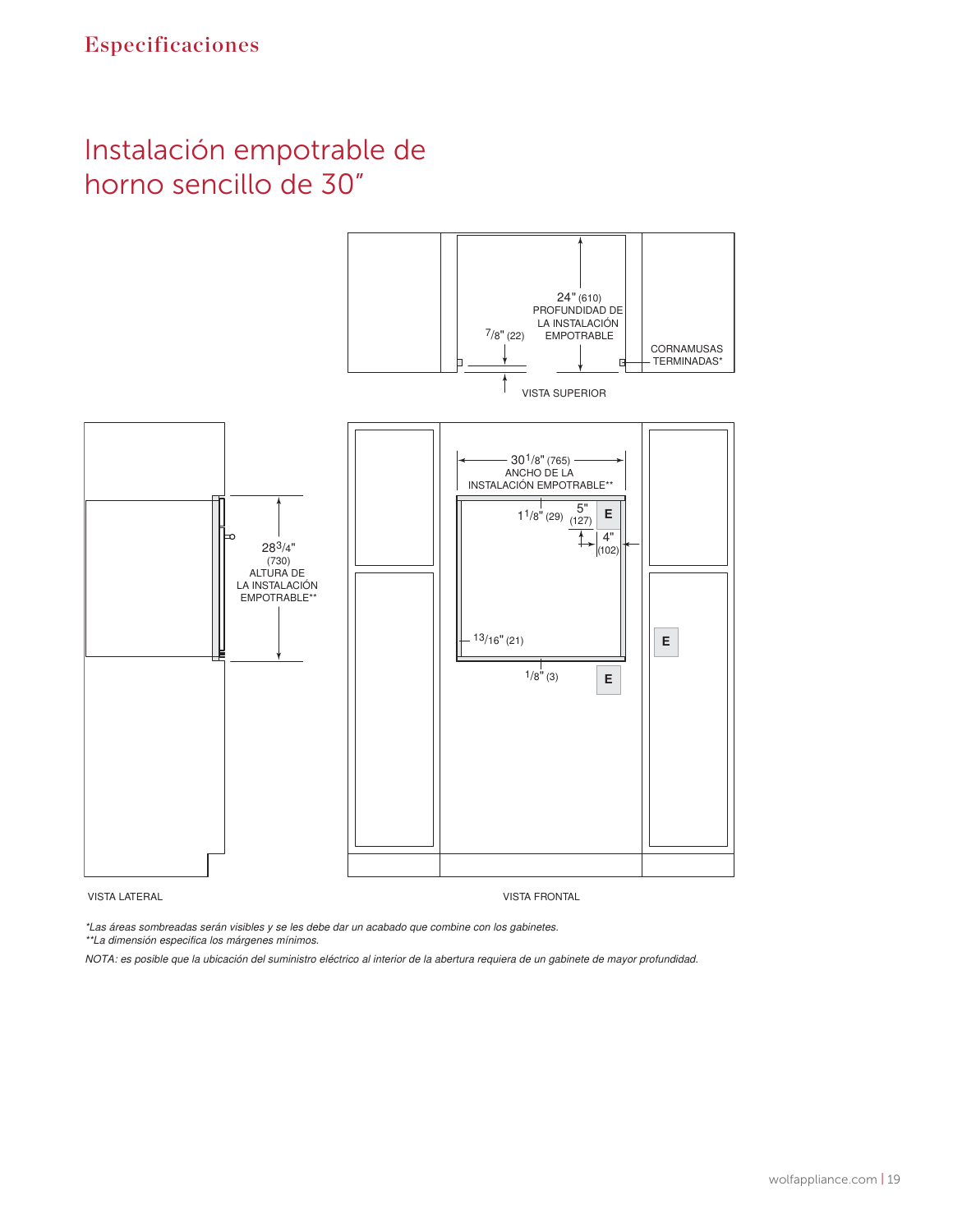#### Instalación estándar de horno doble de 30"

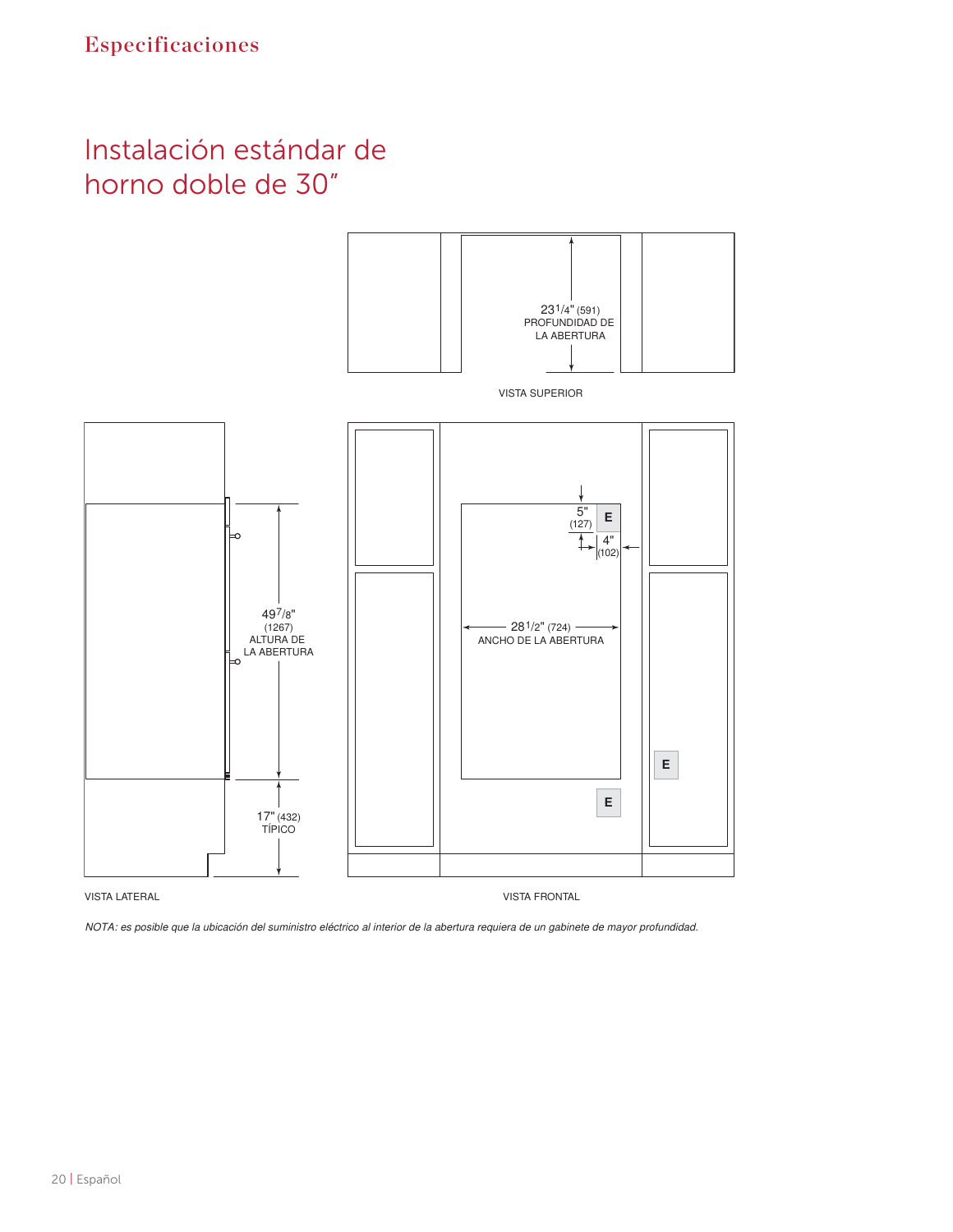#### Instalación empotrable de horno doble de 30"



\*Las áreas sombreadas serán visibles y se les debe dar un acabado que combine con los gabinetes.

\*\*La dimensión especifica los márgenes mínimos.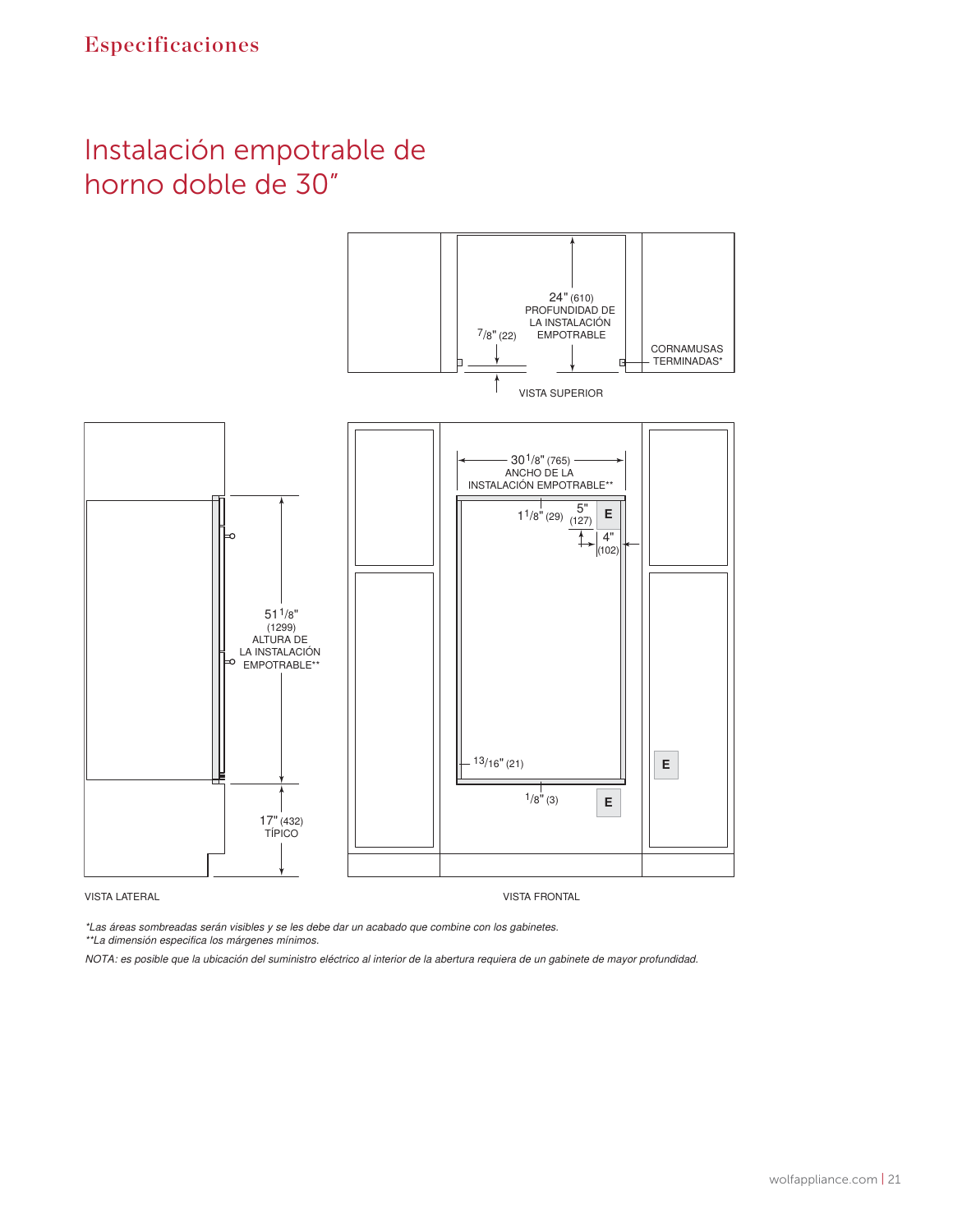#### Instalación dual estándar de horno sencillo de 30"



VISTA LATERAL VISTA FRONTAL

NOTA: es posible que la ubicación del suministro eléctrico al interior de la abertura requiera de un gabinete de mayor profundidad. Para esta instalación se requiere un kit de instalación doble.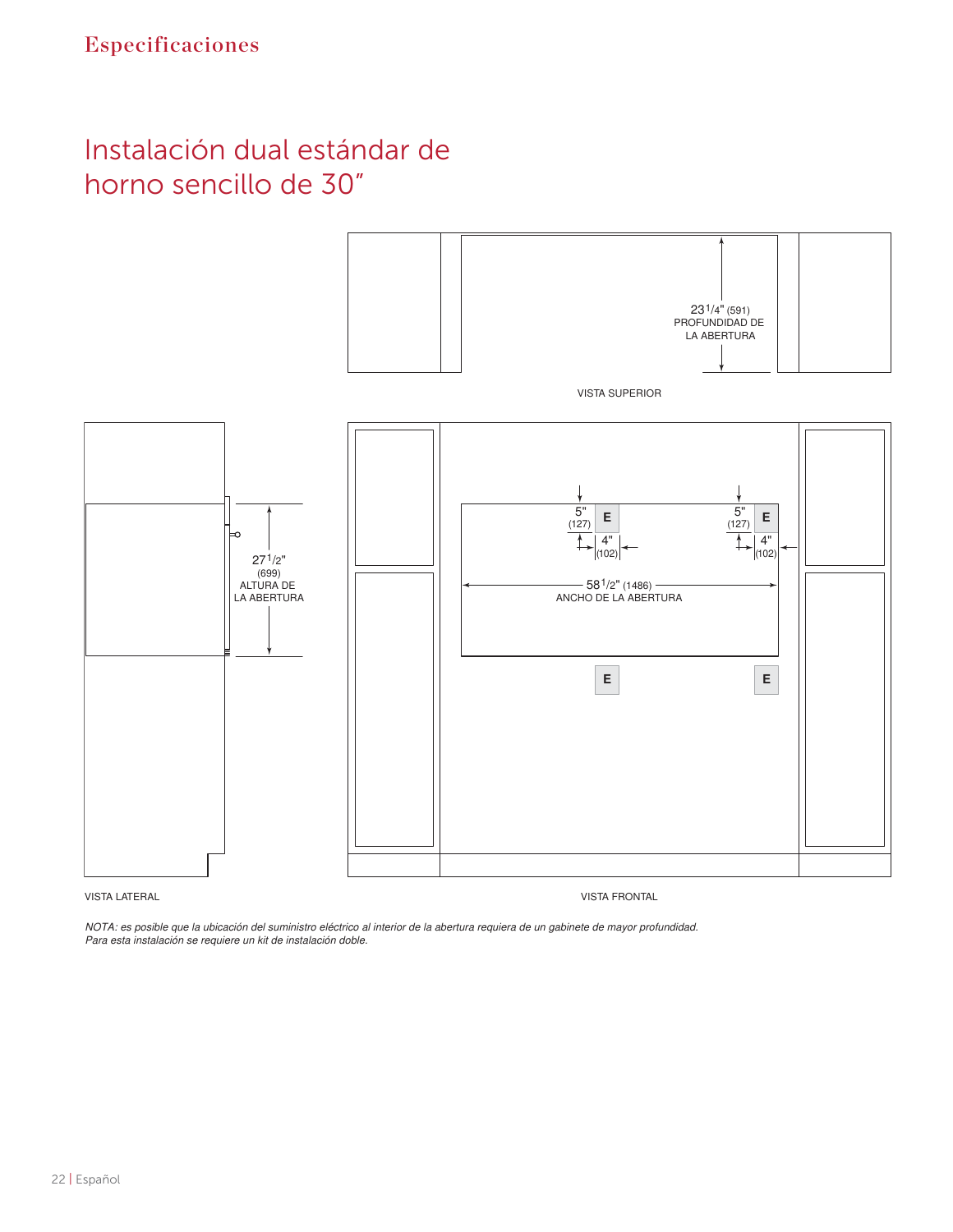#### Instalación dual empotrable de horno sencillo de 30"



#### VISTA LATERAL VISTA FRONTAL

\*1" (25) profundidad mínima. Las áreas sombreadas serán visibles y se les debe dar un acabado que combine con los gabinetes. \*\*La dimensión especifica los márgenes mínimos.

NOTA: es posible que la ubicación del suministro eléctrico al interior de la abertura requiera de un gabinete de mayor profundidad. Para esta instalación se requiere un kit de instalación doble.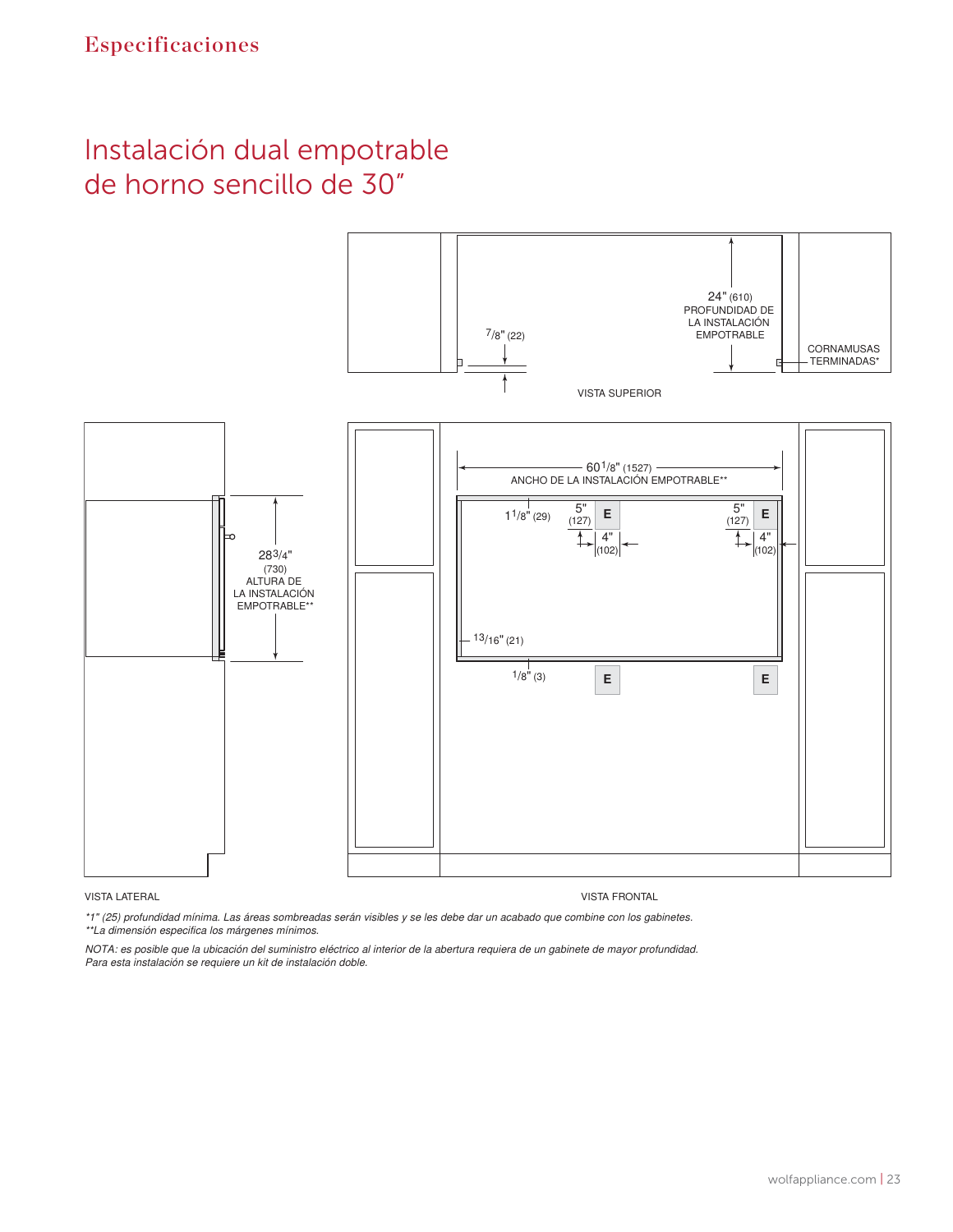### Preparación

Antes de mover el horno, proteja cualquier suelo acabado y asegúrese de que la puerta o puertas del horno estén cerradas para que no se dañen.

Use una plataforma móvil para mover el horno cerca de la abertura. Para evitar daños, coloque la carretilla del electrodoméstico en el costado o en la parte posterior. Retire y recicle los materiales de embalaje. No utilice la manija de la puerta del horno para levantarlo ni transportarlo.

#### Cómo quitar la puerta del horno

Para aligerar la carga, puede quitarse la puerta o puertas del horno. Solo deberá quitarse si es necesario. El proceso para quitar la puerta del horno debe ser realizado solamente por un instalador certificado o un técnico de servicio. No utilice la manija de la puerta del horno para levantar la puerta ni para transportarla.

Para quitarla, abra la puerta completamente. Gire los pestillos de las dos bisagras hacia atrás completamente, quite el tornillo más cercano a la bisagra en ambos lados de la puerta, y a continuación jale la puerta hacia delante.

Para instalar, deslice la puerta en las bisagras. Gire los pestillos de las bisagras completamente hacia adelante e instale los tornillos.



### Conexión eléctrica

#### **A** ADVERTENCIA

Verifique que la alimentación esté desconectada de la caja eléctrica antes de proceder.

Si el suministro eléctrico se ubica en la abertura, la conexión eléctrica debe hacerse antes de colocar el horno en la abertura. Si el suministro eléctrico está en un gabinete anexo, la conexión eléctrica puede hacerse después de colocar el horno en la abertura. El conducto en la parte posterior de la unidad permite una instalación de 3 cables o 4 cables.

- 1 Conecte el cable negro del electrodoméstico al cable negro (L1) del suministro eléctrico.
- 2 Conecte el cable rojo del electrodoméstico al cable rojo (L2) del suministro eléctrico.
- 3 Conecte el cable desnudo del electrodoméstico al cable verde/ tierra.
- 4 Para un sistema de cuatro cables, instale una tuerca de cable en el cable blanco/neutral.

#### Installation

Place the oven in the opening and slide into position. To ensure adequate depth for proper installation, the conduit must fit into the recessed area along the rear edge of the oven.

Locate the mounting hole in each side trim. Drill 1/16" (2)

pilot holes and install #6 x 3/4" screws.



Remove and recycle packing materials including the white protective material behind each rack guide mounting location.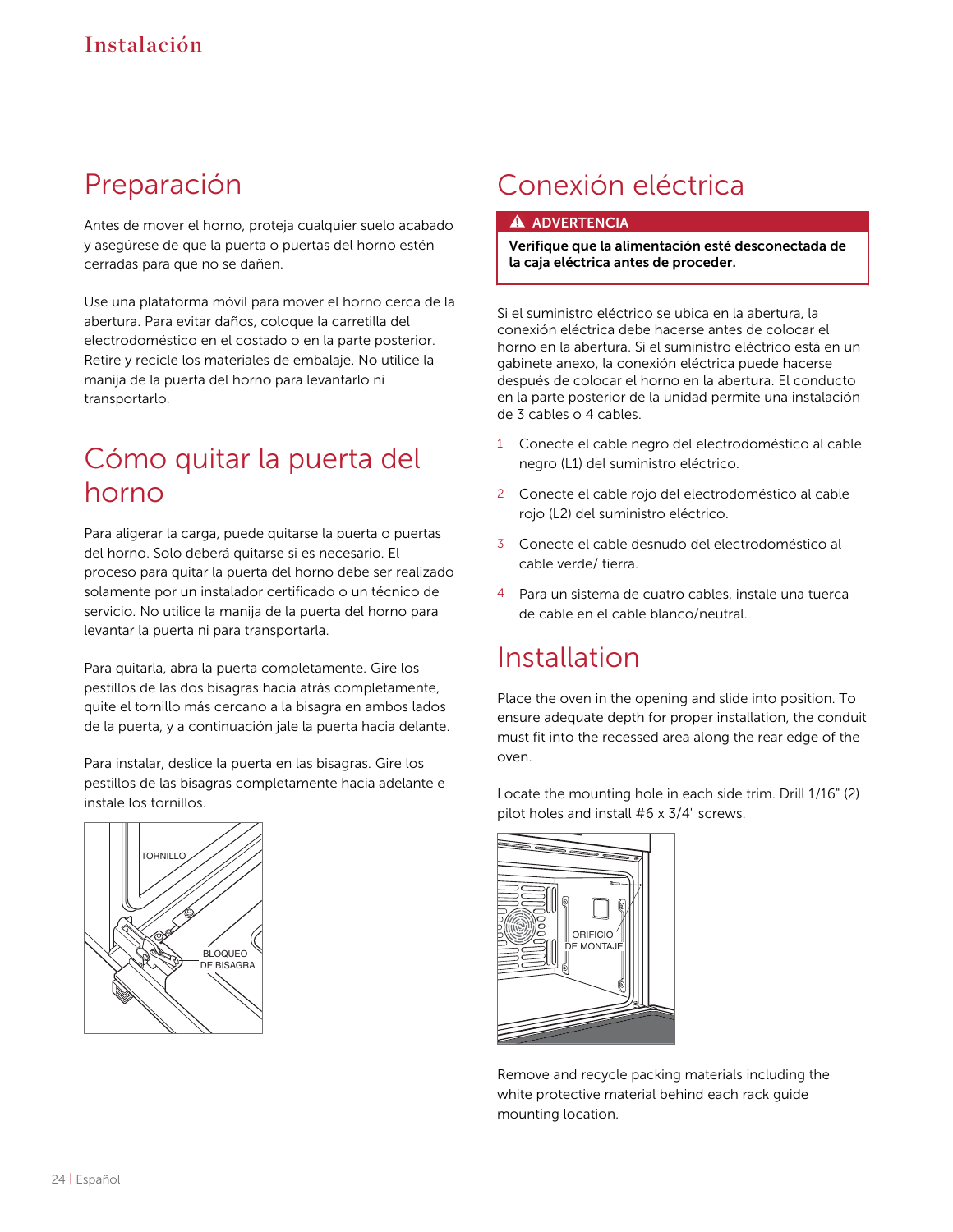#### Alineamiento de la puerta Alineamiento de la puerta

Para ajustar la puerta, afloje las tuercas en ambos lados de la puerta, ajuste manualmente la parte inferior de la puerta de lado a lado, y apriete las tuercas.



### Solución de problemas

NOTA IMPORTANTE:: Si la estufa no funciona correctamente, siga estos pasos para resolver los problemas:

- Compruebe que el horno tenga corriente eléctrica.
- Compruebe que las conexiones eléctricas estén correctas.
- Si el horno no funciona correctamente, póngase en contacto con el centro de servicio autorizado de Wolf. No intente reparar el horno. Wolf no es responsable del servicio necesario para corregir una instalación defectuosa.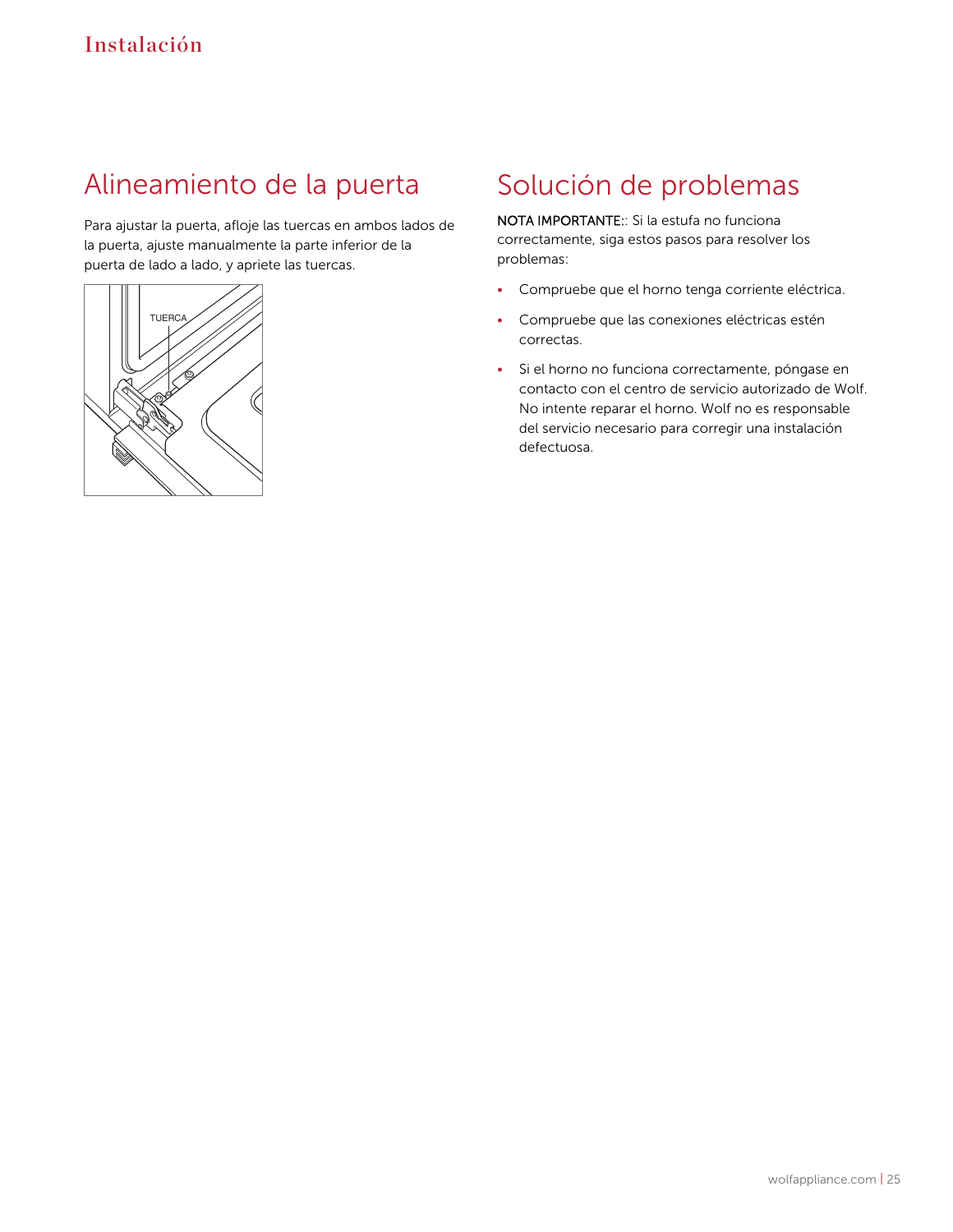#### Table des matières

- 26 Remarque importante
- 27 Renseignements sur le produit
- 28 Spécifications
- 36 Installation

### Remarque importante

Pour s'assurer que ce produit est installé et utilisé en toute sécurité et aussi efficacement que possible, prenez note des types de renseignement mis en évidence tout au long de ce guide :

REMARQUE IMPORTANTE: Met en évidence des renseignements qui sont particulièrement importants.

#### A MISE EN GARDE

Indique une situation où une blessure mineure ou des dommages au produit peuvent se produire si les directives ne sont pas respectées.

#### **A** AVERTISSEMENT

Décrit un danger qui peut causer une blessure grave ou la mort si les précautions ne sont pas respectées.

REMARQUE IMPORTANTE: Tout au long de ce guide, les dimensions entre parenthèses sont en millimètres à moins d'indication contraire.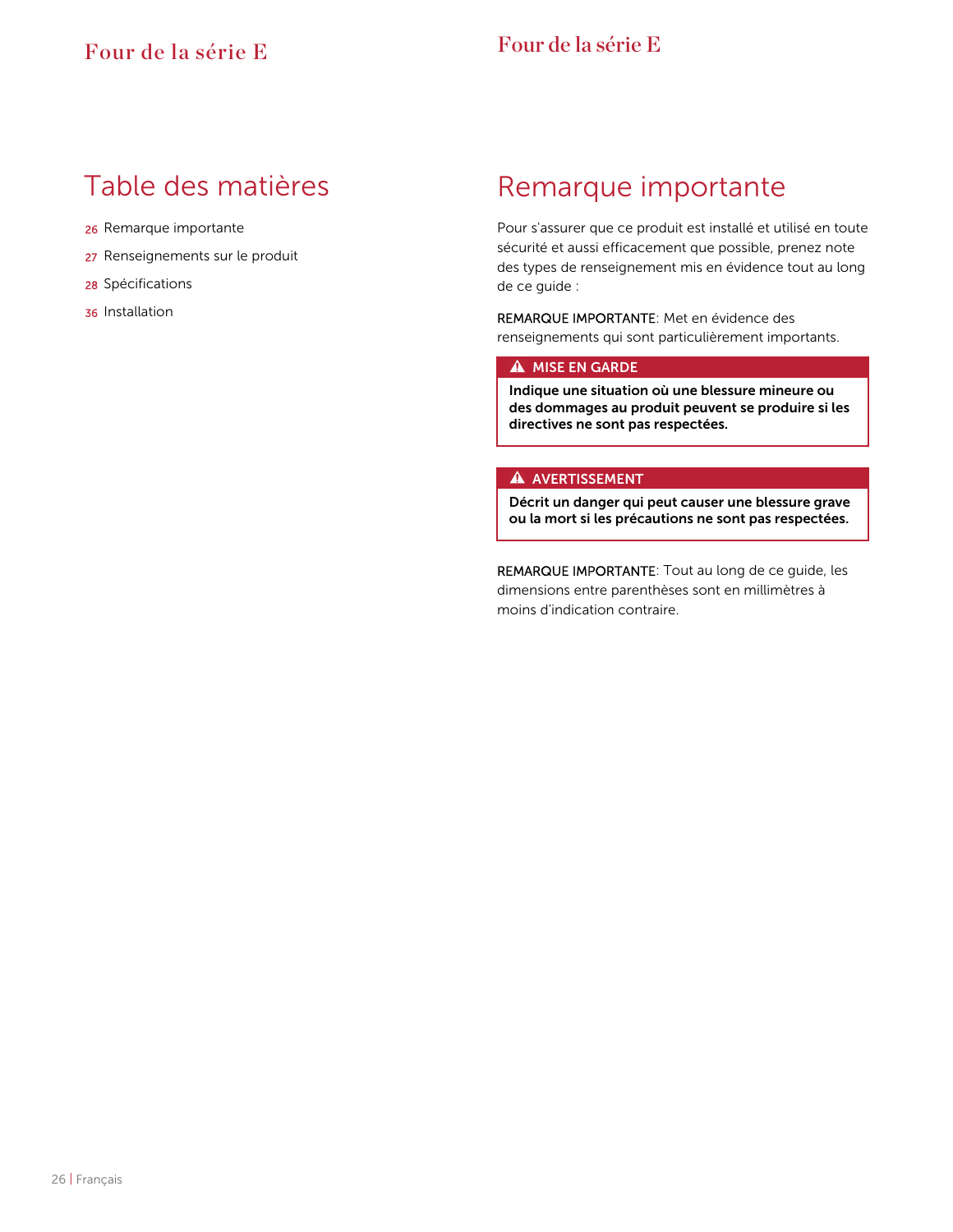### Renseignements sur le produit

Des renseignements importants sur le produit, y compris les numéros de modèle et de série, se trouvent sur la plaque signalétique du produit. Si vous avez besoin de service, communiquez avec le service Wolf certifié par l'usine avec les numéros de modèle et de série. Pour obtenir le nom du centre de service Wolf certifié par l'usine le plus près de chez vous ou si vous avez des questions concernant l'installation, consultez la section Support technique de *[notre site Web](https://www.subzero-wolf.com)*, ou appelez le service à la clientèle de Wolf au 800-222-7820.

La plaque signalétique est située près de la garniture inférieure du côté gauche. La porte du four doit être ouverte pour voir la plaque signalétique.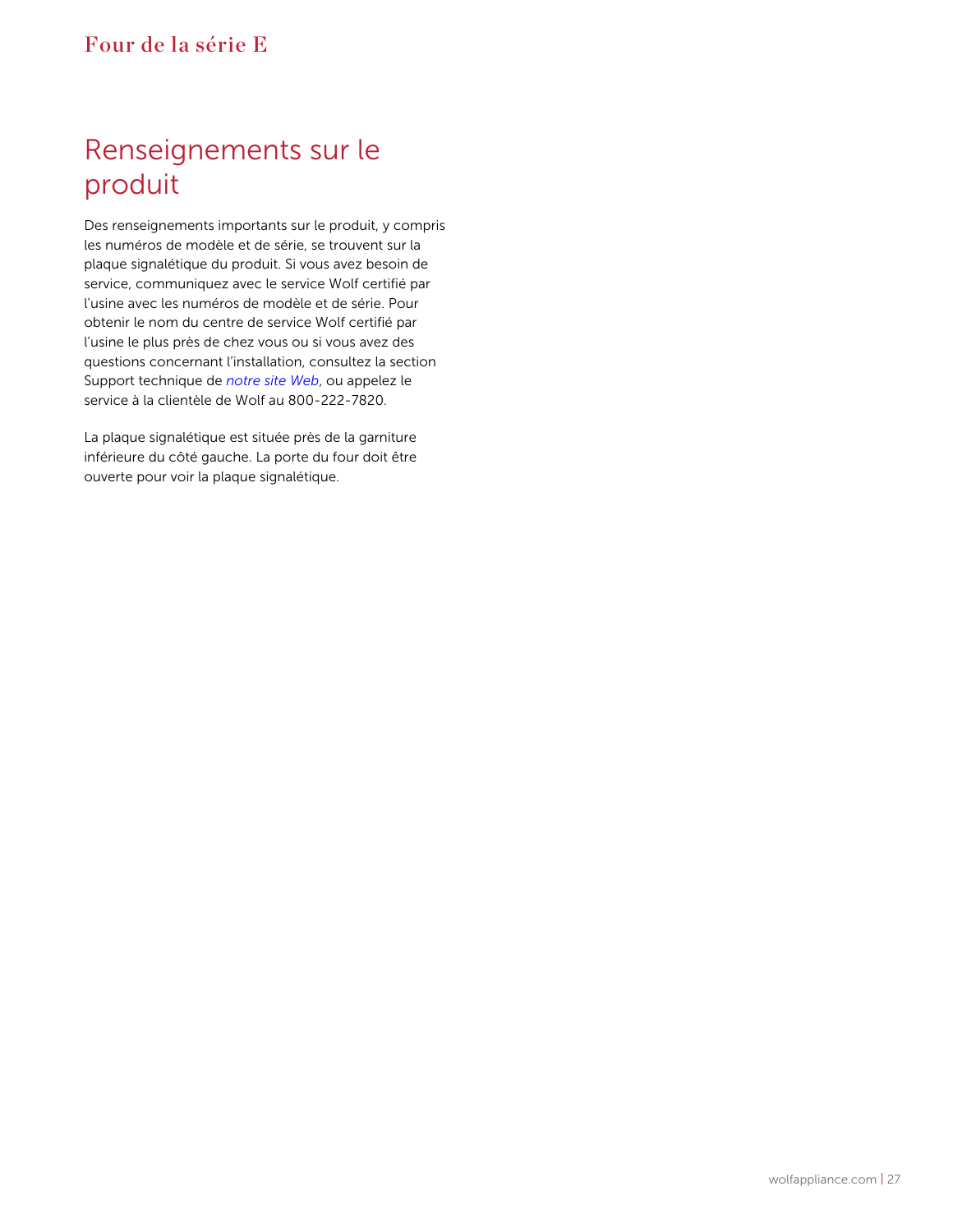### Exigences d'installation Exigences d'installation

Le four peut être installé dans une application standard ou à affleurement. Si la surface de cuisson est installée audessus d'un four, un espace minimum de  $^{1}\!/_{4}$  po (6) est requis entre les unités. L'emplacement de l'alimentation électrique dans l'ouverture du four peut exiger une profondeur d'armoire supplémentaire.

| Support de base | Min.            |
|-----------------|-----------------|
| Four simple     | 250 lb (115 kg) |
| Four double     | 400 lb (181 kg) |

Finissez les rebords de l'ouverture. Ils peuvent être visibles lorsque la porte est ouverte.

Pour les installations standards, la garniture frontale chevauchera les montants et les rails.

| Chevauchement de la<br>garniture | <b>Dimensions</b>          |
|----------------------------------|----------------------------|
| Dessus                           | 1 po (25)                  |
| Bas                              | $0$ po $(91,4 \text{ cm})$ |
| Côtés                            | $\frac{11}{16}$ po (18)    |

Pour les installations à affleurement, un jeu minimum de  $^{1}\!/_{8}$  po (3) est requis de tous les côtés. Pour assurer des jeux uniformes, chaque coin de l'ouverture doit mesurer exactement 90 degrés.

#### Installation double

Deux fours simples de 30 po peuvent être installés un à côté de l'autre dans une application standard ou à affleurement. Une trousse d'installation double est requise. Pour préserver un débit d'air approprié, les fours doivent être installés dans une seule ouverture. Tout matériau cosmétique ou structurel placé entre les fours empêchera le débit d'air et n'est pas recommandé. Reportez-vous aux illustration sur les pages suivantes.

La trousse d'installation double est offerte par les dépositaires Wolf autorisés. Pour obtenir des renseignements sur votre dépositaire local, visitez la section Localisateur de *[notre site Web subzero-wolf.com](http://subzero-wolf.com/locator)*.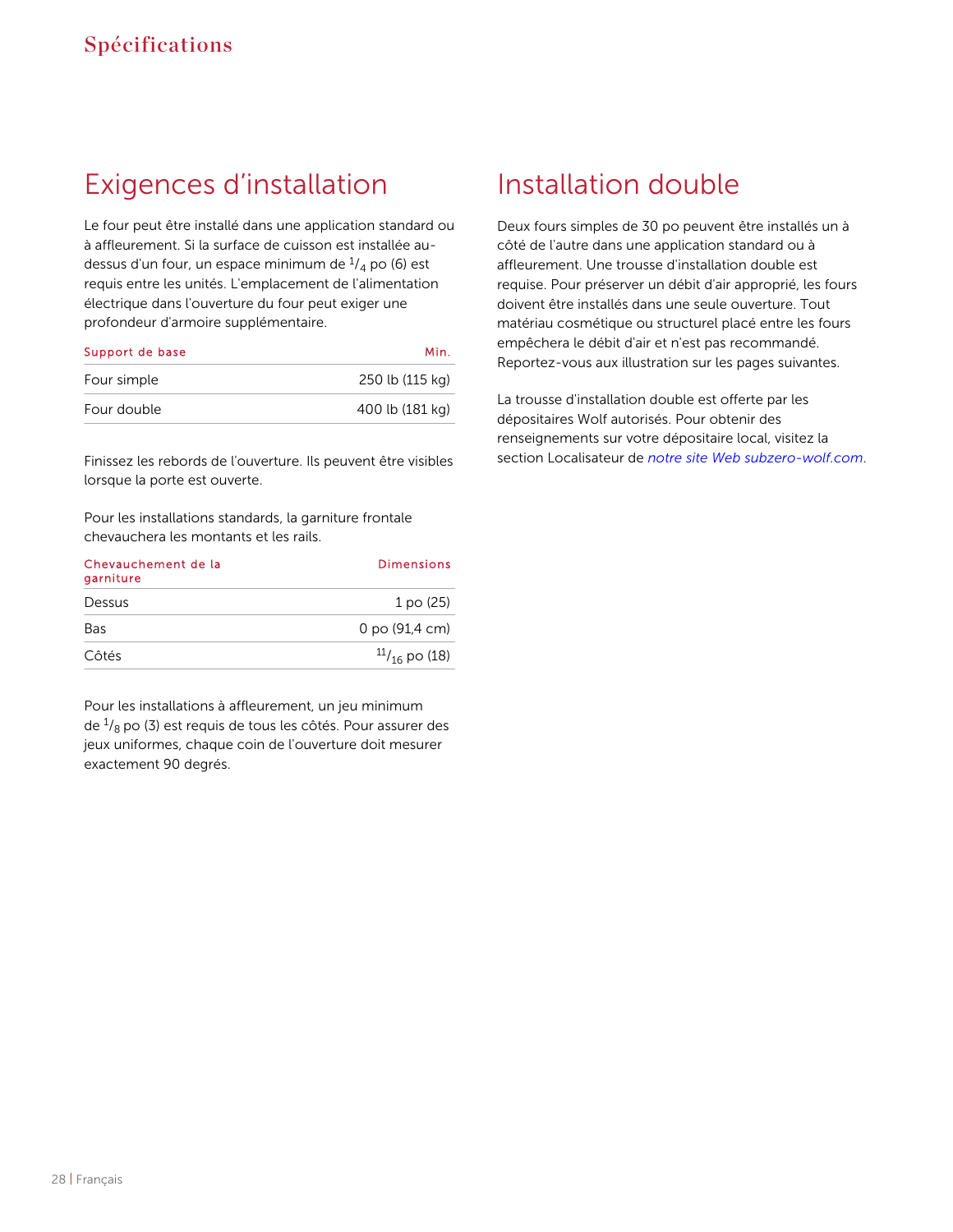### Exigences électriques Exigences électriques

#### EXIGENCES ÉLECTRIQUES - four simple

| Alimentation électrique  | mise à la terre, 240/208<br>volts CA, 60Hz |
|--------------------------|--------------------------------------------|
| Service                  | circuit dédié de 30 ampères                |
| Canalisation             | 4 pi (1,2 m)                               |
| Intensité électrique     | 22 ampères                                 |
| Charge max. de connexion | 5.4 kW                                     |

#### EXIGENCES ÉLECTRIQUES - four double

| Alimentation électrique  | mise à la terre, 240/208<br>volts CA, 60 Hz |
|--------------------------|---------------------------------------------|
| Service                  | circuit dédié de 50 ampères                 |
| Canalisation             | 5 pi $(1,5, m)$                             |
| Intensité électrique     | 45 ampères                                  |
| Charge max. de connexion | 10.8 kW                                     |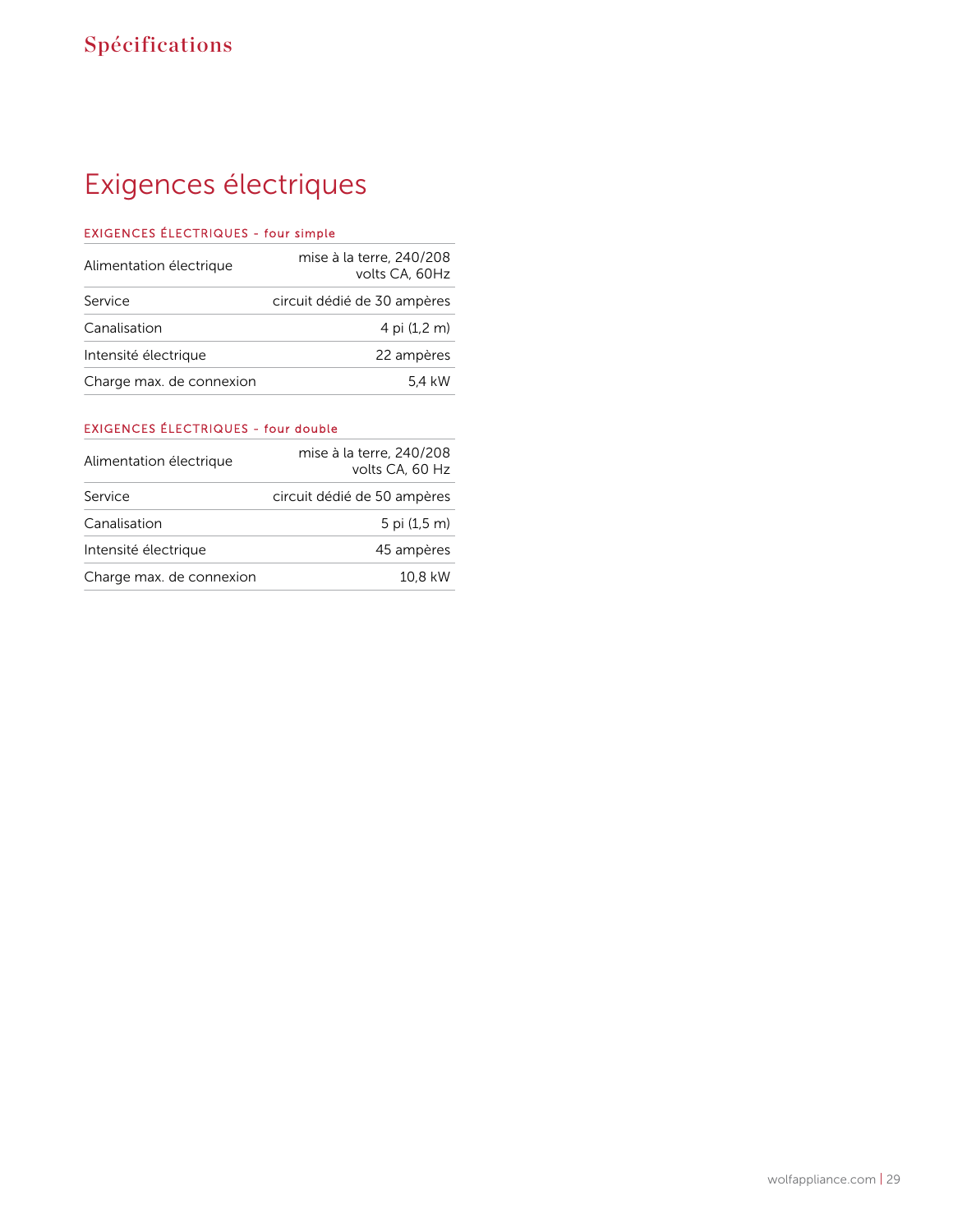### Installation standard d'un four simple 30 po (762)

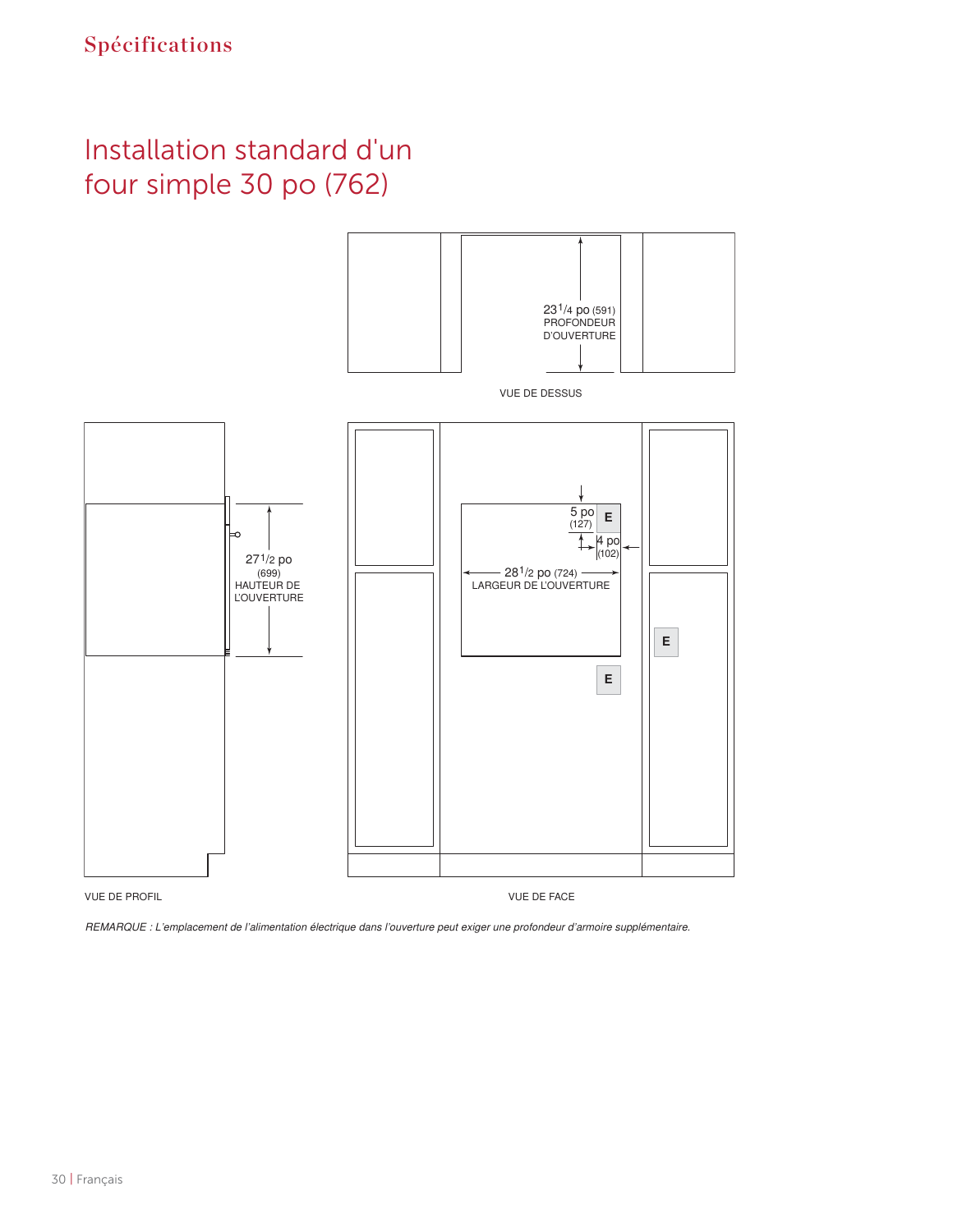#### Installation à affleurement d'un four simple 30 po (762)



\*Les zones ombragées seront visibles et doivent être finies pour s'agencer avec les armoires.

\*\*La dimension fournit des jeux minimums.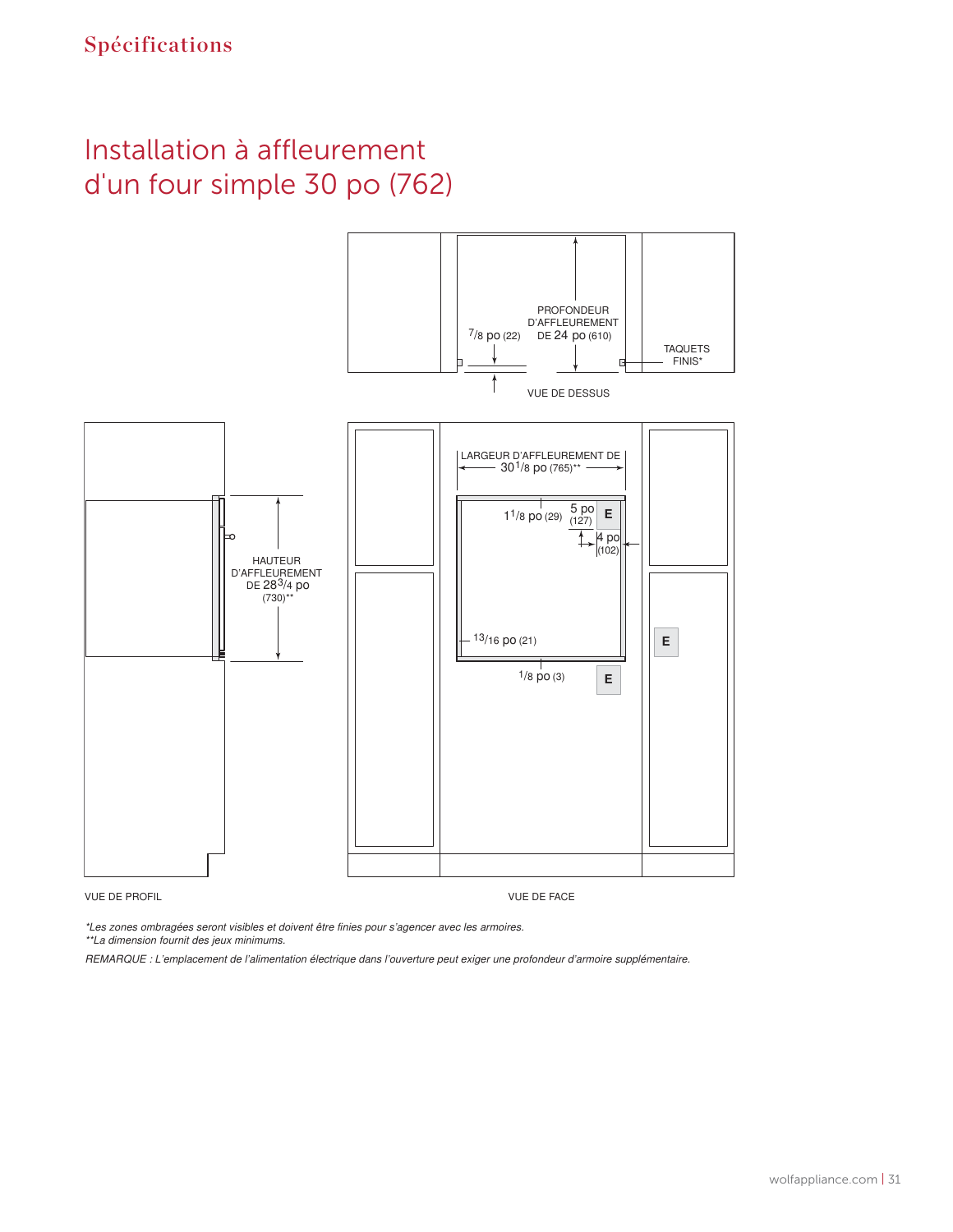### Installation standard d'un four double de 30 po (762)

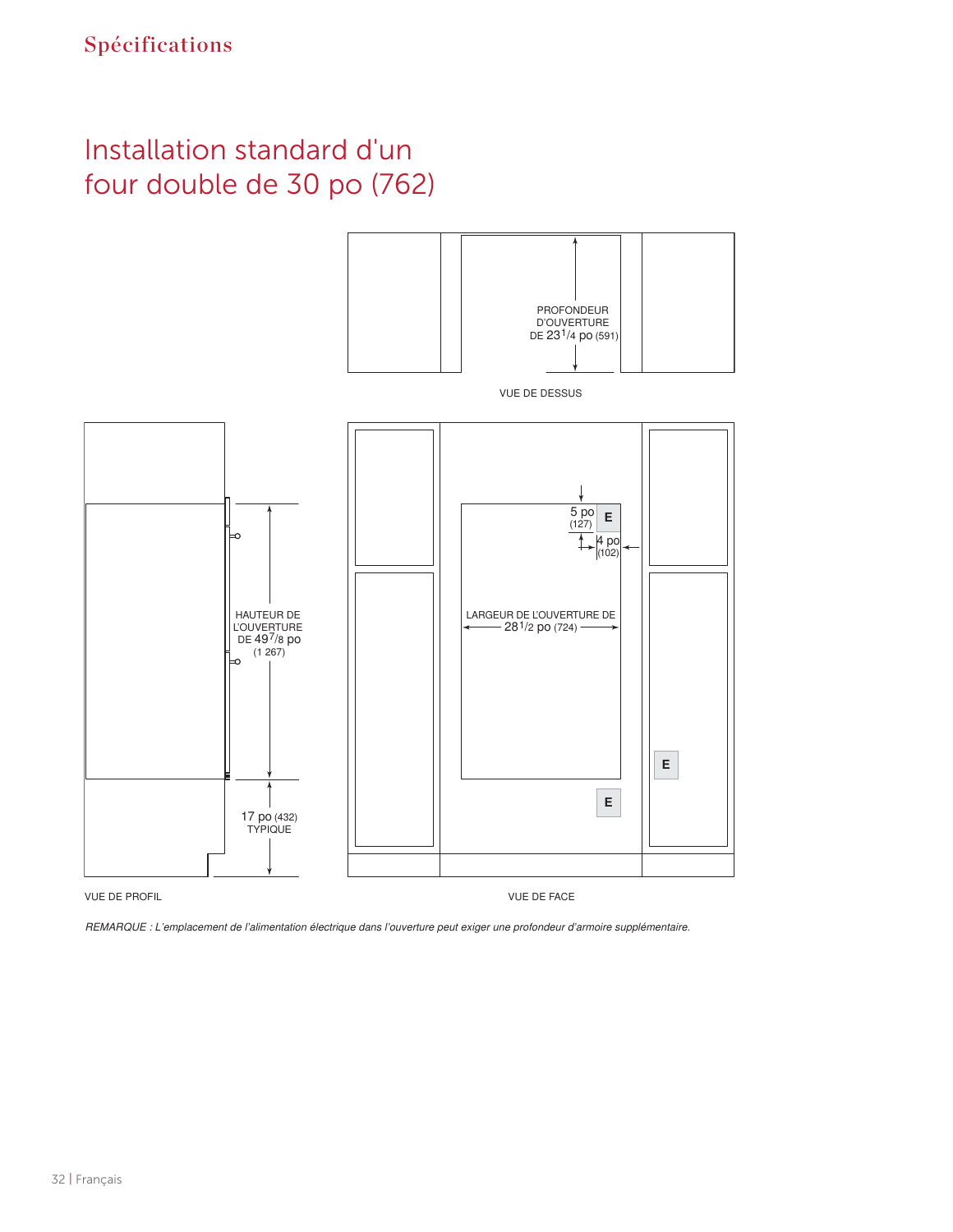#### Installation à affleurement Installation à affleurement d'un four double de 30 po (762)



\*Les zones ombragées seront visibles et doivent être finies pour s'agencer avec les armoires.

\*\*La dimension fournit des jeux minimums.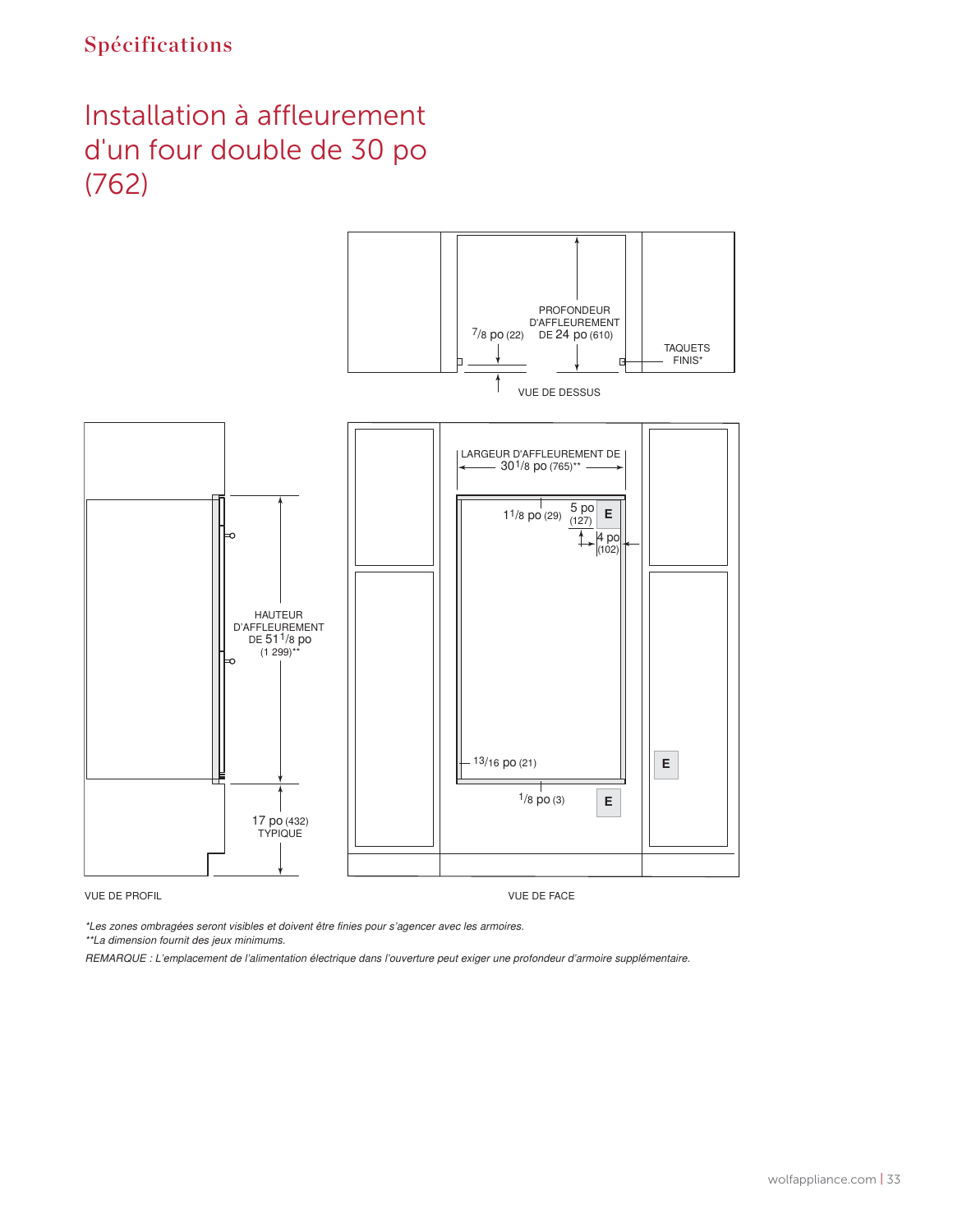### Installation standard double d'un four simple 30 po (762)



VUE DE PROFIL VUE DE FACE

REMARQUE : L'emplacement de l'alimentation électrique dans l'ouverture peut exiger une profondeur d'armoire supplémentaire. Une trousse d'installation double est requise pour cette installation.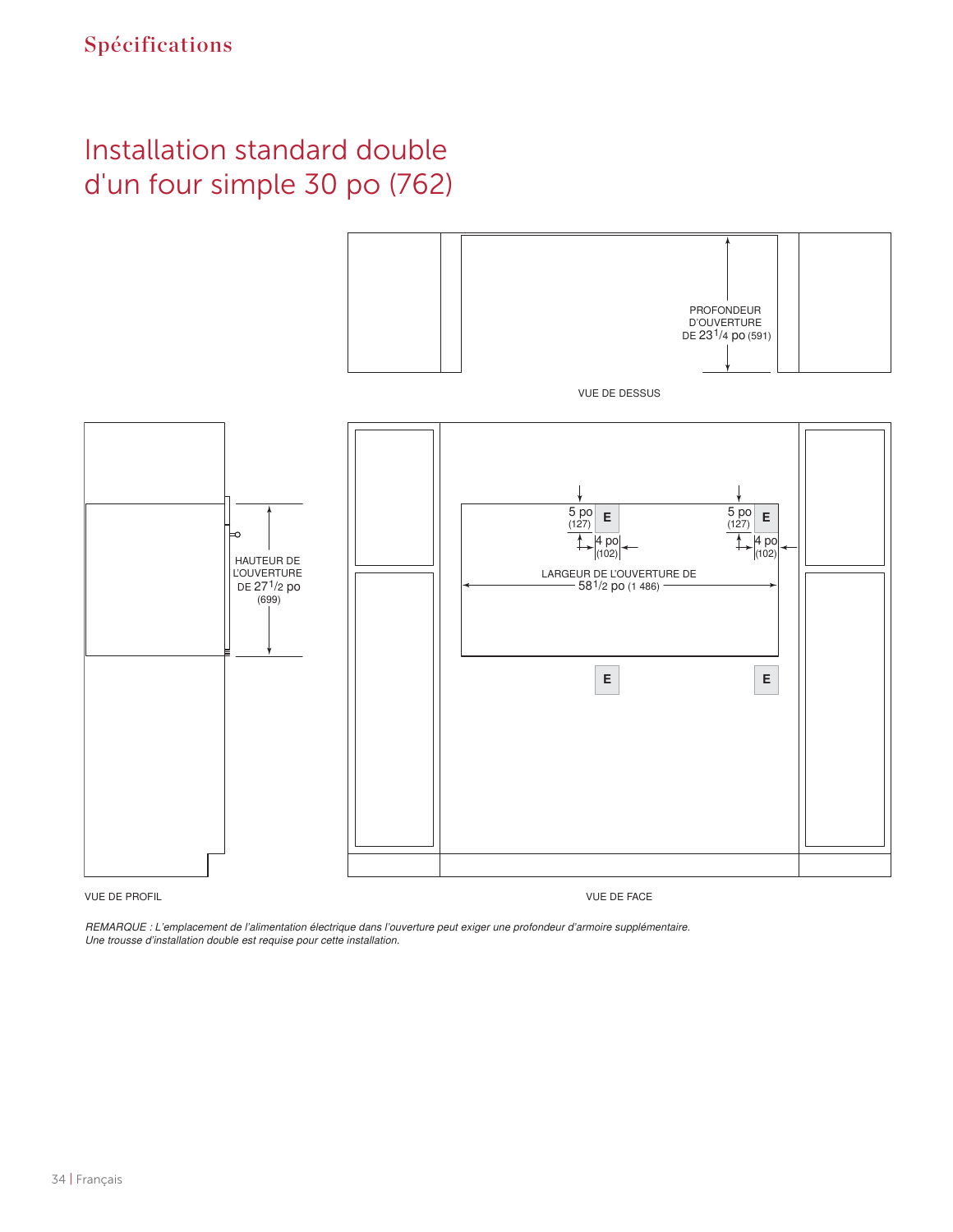#### Installation double à Installation double à affleurement d'un four simple 30 po (762) po (762)



#### VUE DE PROFIL VUE DE FACE

\*Profondeur minimale de 1 po (25). Les zones ombragées seront visibles et doivent être finies pour s'agencer avec les armoires. \*\*La dimension fournit des jeux minimums.

REMARQUE : L'emplacement de l'alimentation électrique dans l'ouverture peut exiger une profondeur d'armoire supplémentaire. Une trousse d'installation double est requise pour cette installation.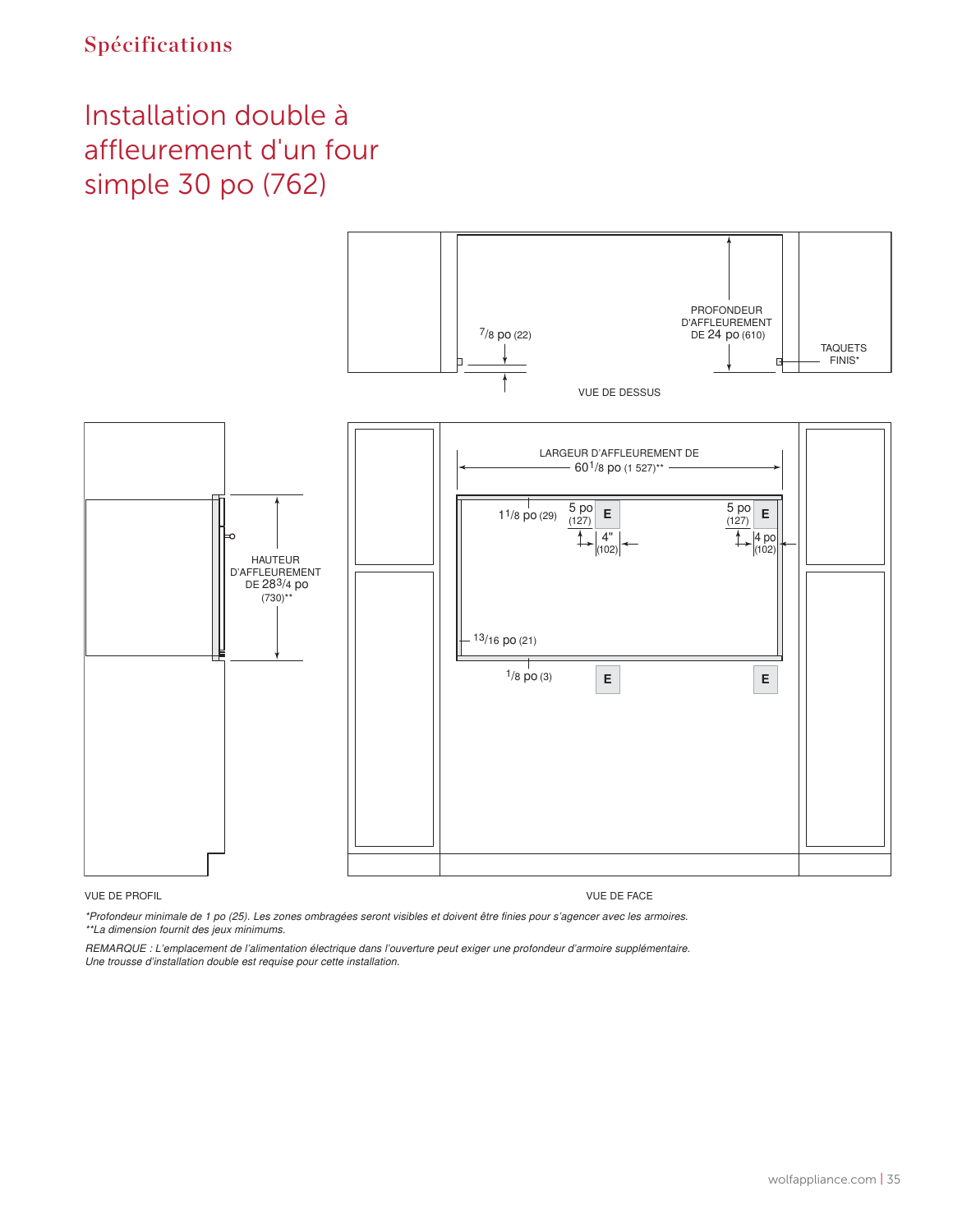#### Préparation

Avant de déplacer le four, protégez tout plancher fini et fixez la (les) porte(s) du four en position fermée pour éviter tout dommage.

Utilisez un chariot à appareil pour déplacer le four près de l'ouverture. Placez le chariot à appareil sur le côté et l'arrière pour éviter tout dommage. Retirez et recyclez les matériaux d'emballage. Ne soulevez pas et ne transportez pas le four par la poignée de porte.

### Retrait de la porte du four

Pour alléger la charge, la (les) porte(s) du four peut (peuvent) être retirée(s). Ne retirez la porte que si cela est nécessaire. Le retrait de la porte ne doit être effectué que par un technicien de service ou un installateur qualifiés. Ne soulevez pas et ne transportez pas la porte du four par la poignée.

Pour la retirer, ouvrez la porte complètement. Pivotez les deux verrous de charnière complètement vers l'arrière, retirez la vis située la plus près de la charnière des deux côtés de la porte, puis tirez la porte vers l'avant.

Pour l'installer, glissez la porte dans les charnières. Pivotez les verrous de charnière complètement vers l'avant et installez les vis.



### Connexion électrique

#### **A** AVERTISSEMENT

Assurez-vous que le courant est coupé à partir du coffret électrique avant de procéder.

Si l'alimentation électrique est située dans l'ouverture, la connexion électrique doit être effectuée avant de placer le four dans l'ouverture. Si l'alimentation électrique est située dans une armoire adjacente, la connexion électrique peut être effectuée après avoir placé le four dans l'ouverture. La canalisation située à l'arrière de l'unité permet une installation à trois ou quatre fils.

- 1 Reliez le fil d'appareil noir au fil d'alimentation noir  $(L1)$ .
- 2 Reliez le fil d'appareil rouge au fil d'alimentation rouge  $(L2)$ .
- 3 Reliez le fil d'appareil nu au fil de mise à la terre/vert.
- 4 Pour les systèmes à quatre fils, installez un coinceur à câble sur le fil neutre/blanc.

#### Installation

Placez le four dans l'ouverture et glissez-le en position. Pour obtenir une profondeur adéquate pour l'installation, la canalisation doit pouvoir être insérée dans la zone encastrée le long du rebord arrière du four.

Repérez le trou de montage dans chaque garniture latérale. Percez des avant-trous de 1/16 po (2) et installez des vis n° 6 x  $\frac{3}{4}$  po.



Retirez et recyclez les matériaux d'emballage, y compris le matériau protecteur blanc derrière chaque emplacement de montage du guide de grille.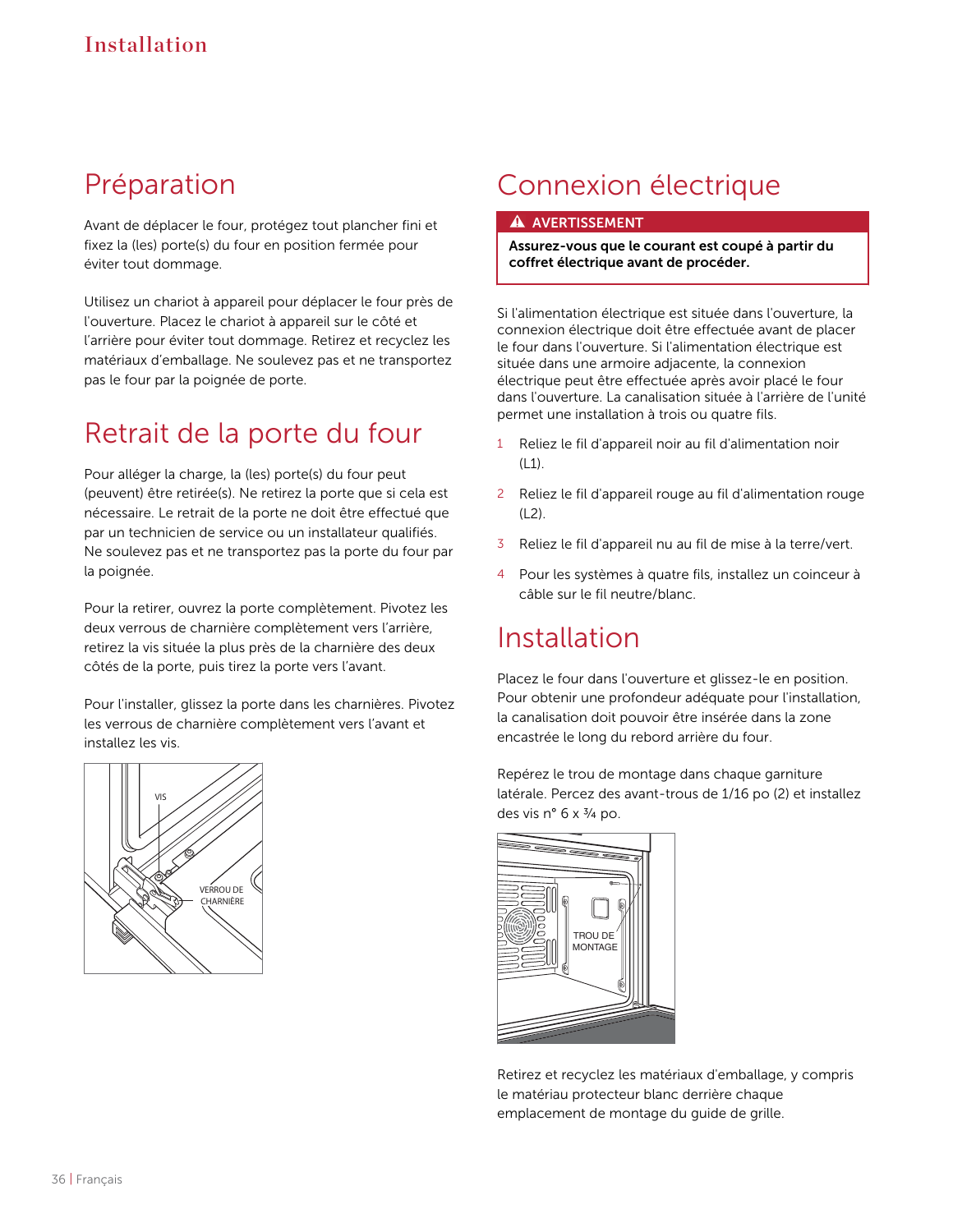#### Alignement de la porte Alignement de la porte

Pour ajuster la porte, desserrez les écrous des deux côtés de la porte, ajustez manuellement le bas de la porte d'un côté à l'autre, puis serrez les écrous.



#### Dépannage

REMARQUE IMPORTANTE: Si la cuisinière ne fonctionne pas correctement, suivez les étapes de dépannage suivantes :

- Vérifiez l'alimentation électrique du four.
- Vérifiez les connexions électriques.
- Si le four ne fonctionne pas correctement, communiquez avec le centre de service Wolf certifié par l'usine. Ne tentez pas de réparer le four. Wolf n'est pas responsable du service requis pour corriger une installation défectueuse.